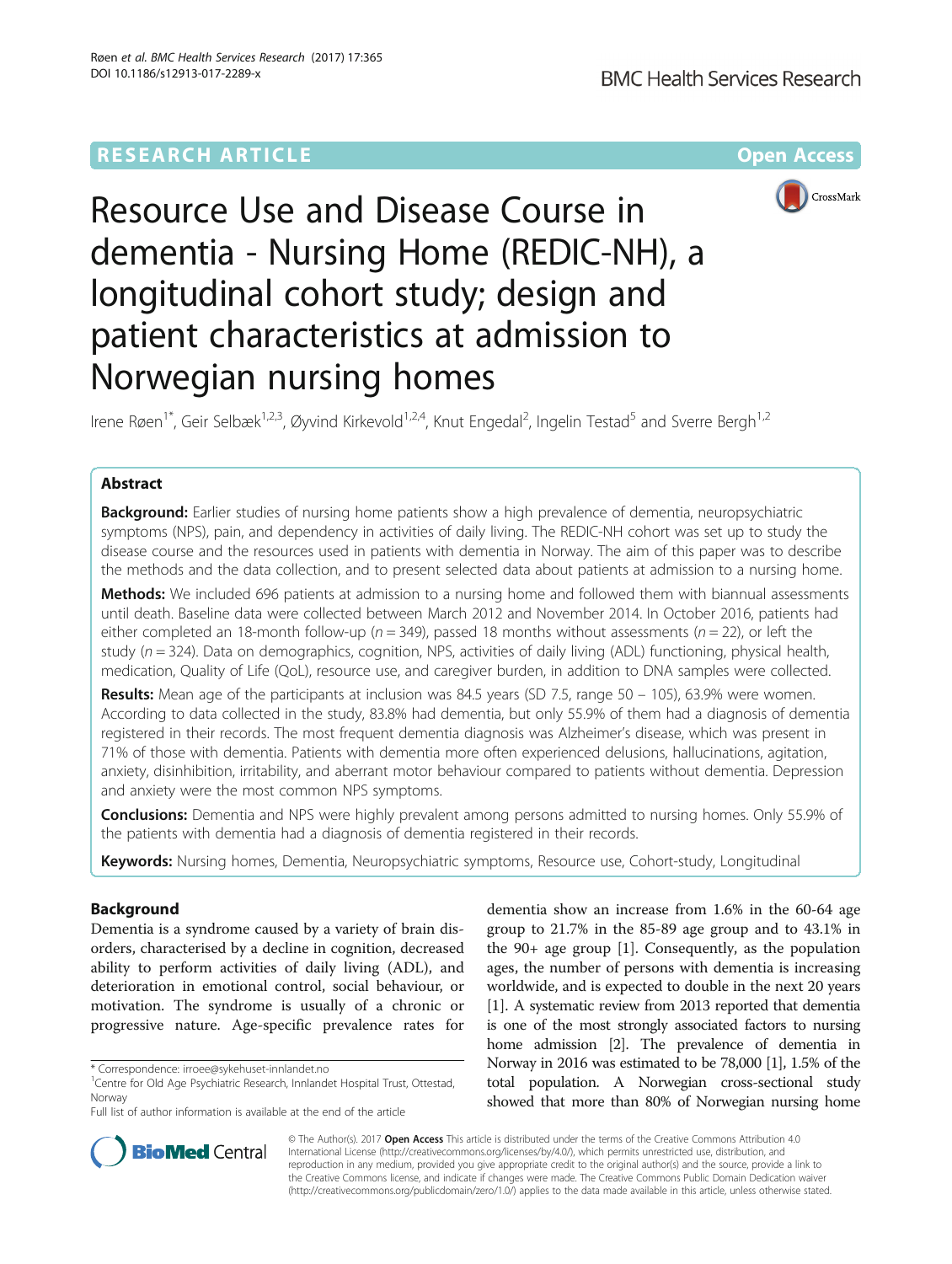(NH) patients had dementia defined with a Clinical Dementia Rating scale (CDR) score of 1 or above, and 72% of the patients with dementia had clinically significant neuropsychiatric symptoms (NPS) [\[3](#page-12-0)]. NPS include psychiatric symptoms such as delusions, hallucinations, depression, anxiety, and euphoria, and behavioural symptoms such as agitation, aggression, apathy, and disinhibition. According to a systematic review by Selbæk et al, NPS are common among patients with dementia, and the course of individual NPS varies considerably. Agitation (36%), apathy (36%), aggression (32%) and depression (28%) are the most prevalent symptoms [\[4\]](#page-12-0). Agitation and apathy are the most persistent NPS over time [\[4](#page-12-0)], and the prevalence of individual NPS changes with the progression of the dementia [\[2](#page-12-0), [5](#page-12-0)–[7](#page-12-0)]. Recent NPS studies have included genetic association designs, due to the strong familial aggregation of symptoms implicating genetic variation as a mediating factor [[8\]](#page-12-0). Genetic polymorphism in serotonin and dopamine receptors have been found of importance both in the development of NPS as well as in treatment efficacy [\[9](#page-12-0)]. Psychotropic drugs are often used to treat NPS, despite uncertain efficacy and considerable risks for serious adverse events [[10\]](#page-12-0). Data from randomised controlled trials and large registrybased studies indicate that the use of antipsychotic drugs is associated with increased mortality and an increased risk of cerebrovascular adverse events [[11](#page-13-0)]. However, results from observational studies of clinical samples have been conflicting [\[12](#page-13-0)]. Depression is associated with increased mortality, but how antidepressant use and gender influence mortality is unclear [[13](#page-13-0)–[15](#page-13-0)]. Dementia leads to severe disability and causes a high burden on caregivers and costs to society. The economic burden in Europe has been estimated to be €55-66 billion annually [\[16\]](#page-13-0). The cost of dementia in Norway is estimated to be  $€3.02$  billion a year [\[17\]](#page-13-0).

Previous NH studies from Scandinavian have been cross-sectional [\[3](#page-12-0), [18\]](#page-13-0), but few studies have examined the course of dementia symptoms and the use of resources, from admission to NHs until death [[5](#page-12-0)]. Only one grey paper in Norwegian has presented numbers for resource use in dementia in Norway [[17](#page-13-0)], and a review of international studies has reported a large variation in cost estimates [[16\]](#page-13-0). Previous studies have shown that more than 80% of the patients in Norwegian NHs have dementia, but only about 50% of those with dementia receive a diagnose of dementia. Thus, we decided to include all patients above 65 years at admission to NHs, in addition to those under 65 years with a diagnose of dementia. The present study is the first reporting the prevalence of dementia at admission.

The aim of the REDIC-NH study is to follow longterm NH patients from admission to the NH and until death. The study is designed to collect broad information to describe the course of dementia and other psychiatric and somatic diseases in NH patients from admission until death. These data will be used in several studies. More specifically:

- To describe the course of dementia in NH patients from admission until death.
- To identify predictors of progression of dementia in NH patients, with a particular focus on predictors of the course of neuropsychiatric symptoms.
- To investigate predictors of mortality in NH patients.
- To explore the impact of genetic polymorphism on the occurrence and course of neuropsychiatric symptoms in dementia.
- To study health resource use at admission and over the follow-up period.

In this paper, we describe the methods and the data collection in the REDIC-NH study. We will also present demographic data and data on dementia and NPS from the patients at admission to NHs.

## Methods

#### Study design and setting

The REDIC-NH study was an observational longitudinal study including patients from a convenience sample of 47 NHs in four Norwegian counties, representing small and large NHs, located in urban and rural areas. Inclusion was at admission to the NH, and participants were followed until death. Due to substantial workloads, four NHs withdrew from the study during the study period.

The baseline data were collected within one month of admission to the NH. Baseline data were collected between March 2012 and November 2014. Follow-up data were collected every six months until the death of the patient, and were on-going.

#### Participants

Participants were recruited at admission to the NH  $(n = 696)$ . Patients eligible for inclusion in the study were 65 years or older, or younger than 65 years with established dementia, with an expected stay in the NH of more than four weeks. The only exclusion criterion was a life expectancy of less than six weeks.

# Data collection

The data collection was performed by healthcare workers in the NHs, mainly registered nurses (74%), under supervision of 10 research nurses. The research nurses completed a five-day training program, and the data collectors completed a two-day training program. Data were collected through structured interviews with the patient, their next of kin, and the caregivers in the NHs. Demographic data were collected through a review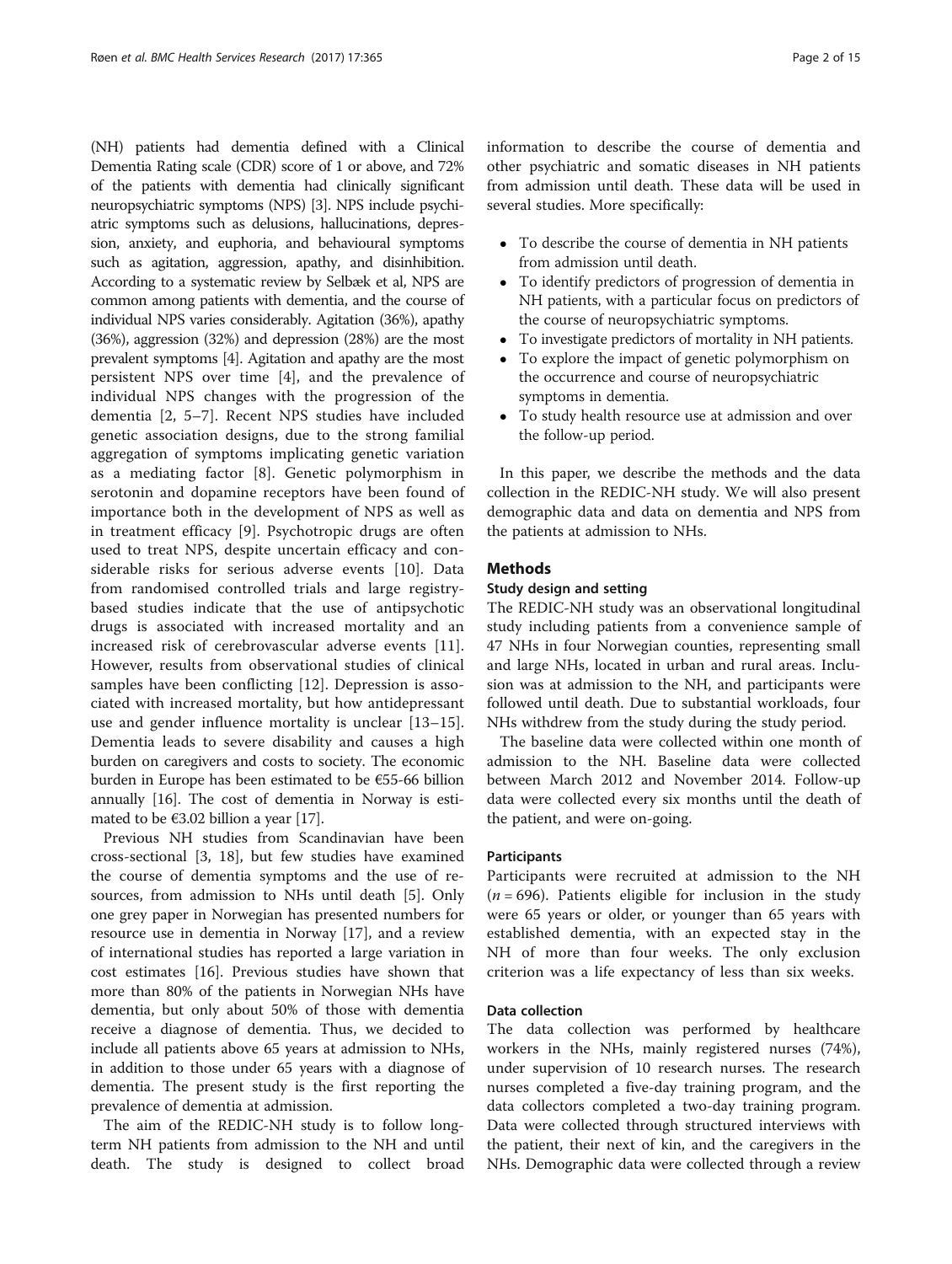of patient documentation (see Table [1](#page-3-0)). DNA samples were obtained by collected saliva samples from the patients. The diagnosis of dementia was based on a review of data collected from the patients, their family members, and their caregivers after three physicians with ample clinical experience made a dementia diagnosis according to established criteria [\[19](#page-13-0)–[22\]](#page-13-0).

The data collected at baseline and follow-up are summarised in Table [1](#page-3-0). Due to collaboration with other research groups and input from research assistants in the field, changes in the baseline dataset were implemented during the inclusion period. Some assessment tools were removed because they were too demanding for the patients to complete and/or for the NH staff to implement. Other assessment tools were added to the baseline data collection due to input from other researchers.

#### Measures

#### Cognitive function and severity of dementia

The Mini Mental Status Examination (MMSE), ranging from 0-30, and the eight-question version of Severe Impairment Battery (SIB-8), ranging from 0-16, were used to assess cognitive functioning. A higher score indicates better cognitive function on both scales [[23, 24](#page-13-0)]. Changes in ADL and cognitive functioning over the last 10 years were assessed with the Informant Questionnaire of Cognitive Decline in the Elderly (IQCODE), a proxybased scale with 16 items scored 1-5 [\[25](#page-13-0), [26\]](#page-13-0). A mean score of 3.44 and above indicates dementia [[27](#page-13-0)]. Detailed clinical information on debut, course, and symptoms of the dementia were collected based on a structured questionnaire.

Dementia severity was assessed with the Clinical Dementia Rating Scale (CDR), a global rating scale covering six domains of cognitive and functional performance [[28](#page-13-0)]. The CDR can be scored according to an algorithm, giving a total score of 0 (no cognitive impairment), 0.5 (mild cognitive impairment), 1 (mild dementia), 2 (moderate dementia), 3 (severe dementia); however, CDR can also be scored by the CDR sum of boxes (CDR-SOB), ranging from 0 to 18, where a higher score indicates more severe dementia [\[29\]](#page-13-0). The two scoring systems intercorrelate highly with kappa scores ranging between 0.86 and 0.94 and a 93% overall correct classification rate [[29](#page-13-0)].

The Functional Assessment Staging of Alzheimer Disease (FAST) scale, ranging from 0-7 with a higher score defining lower function, was used to give a more detailed assessment at the severe stage of dementia [\[30](#page-13-0)].

Based on all available information, no cognitive impairment, mild cognitive impairment (MCI) and dementia, as well as dementia subtypes were independently diagnosed by two of the authors (G.S. and S.B.), one psychiatrist and one intern specialising in psychiatry, both of whom were experienced old age psychiatrists and researchers, with the

possibility of consulting a third specialist, also a psychiatrist (K.E.) to reach a consensus. Dementia was diagnosed according to the international classification of diseases, version 10, research criteria (ICD-10) [\[22](#page-13-0)], and MCI was diagnosed according to Winblad's criteria [\[21](#page-13-0)]. Alzheimer's disease, vascular dementia, and mixed AD/VaD were diagnosed according to the ICD-10 criteria [\[22](#page-13-0)]; Lewy body dementia was diagnosed according to the DLB consortium criteria [\[19](#page-13-0)]; and Frontotemporal dementia was diagnosed according to the Manchester-Lund criteria [\[20\]](#page-13-0).

#### Physical health status

Blood pressure, pulse, weight, and height were measured following a standardised procedure. General physical health was assessed using the General Medical Health Rating (GMHR) scale, a one-item, global rating scale with four categories (excellent, good, fair, poor) [[31\]](#page-13-0).

Pain was assessed by the Mobilization-Observation-Behaviour-Intensity-Dementia Pain Scale (MOBID-2), consisting of 10 items, each item ranging from 0 to 10, where a higher score indicates more severe pain. Additionally, the overall pain was assessed on a 10-point visual analogue scale (VAS) [[32](#page-13-0)].

Extrapyramidal symptoms were assessed through observations with the six-item version of the Unified Parkinson's Disease Rating Scale (UPDRS-6), ranging from 0-24, where a higher score indicates more severe symptoms [\[33](#page-13-0)].

Physical symptoms were assessed with the Edmonton symptom assessment system (ESAS), ranging from 0-10, where a higher score indicates more severe symptoms [[34\]](#page-13-0). Overall functioning was assessed with the Karnofsky performance status scale (KPS), an 11-step rating scale from normal functioning (100) to dead (0) [[35\]](#page-13-0). Two subscales from the Residents Assessment Instrument (RAI-NH) were used to evaluate the patients' skin and nutrition condition [[36](#page-13-0)].

For assessment of comorbidity, the Charlson's comorbidity index, with 18 different groups of diseases, was used [[37](#page-13-0)].

## Neuropsychiatric and depressive symptoms

Neuropsychiatric symptoms (NPS) were assessed using the Neuropsychiatric Inventory 12-item nursing home version (NPI-NH) [[38, 39](#page-13-0)]. Severity (score 1 -3) was multiplied by frequency (score 1 -4), giving an item score ranging from 0-12, where a higher score indicates more severe symptoms. A clinically significant NPS (CS-NPS) was defined as an NPI item score of four and above [\[40](#page-13-0)].

NPI sub-syndrome scores were calculated based on a previous principal component analysis: NPI agitation (agitation/aggression, disinhibition, and irritability), NPI psychosis (delusions and hallucinations), and NPI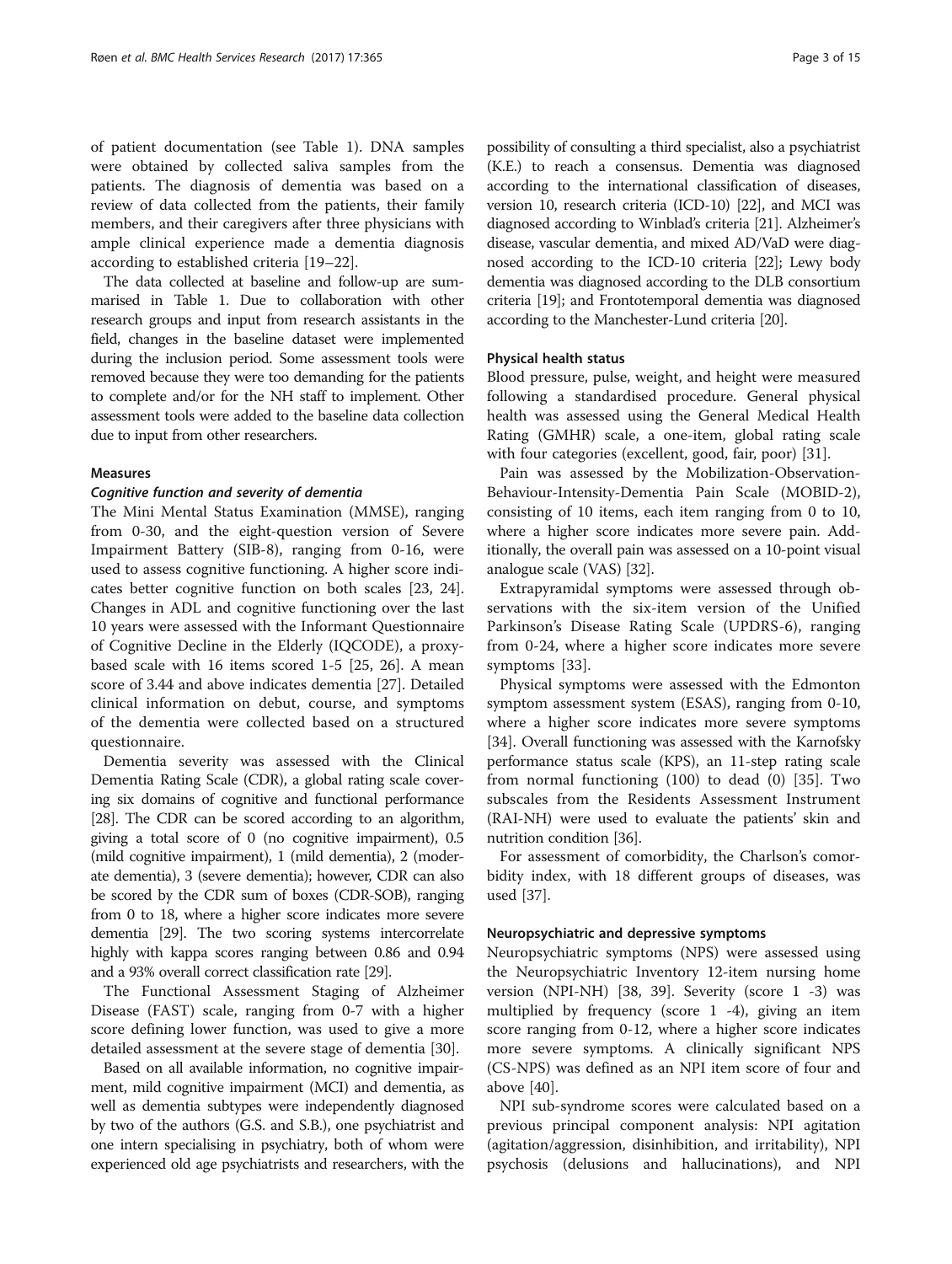| ς<br>Ω<br>i<br>į                  |
|-----------------------------------|
| ٦<br>ì<br>ï<br>ï<br>$\vdots$<br>i |
|                                   |
|                                   |
|                                   |

<span id="page-3-0"></span>

| Table 1 Assessment instrument                                                                      |                                                                                                                                                               |                                            |                                                         |                                                          |                                                  |                                                               |                                     |
|----------------------------------------------------------------------------------------------------|---------------------------------------------------------------------------------------------------------------------------------------------------------------|--------------------------------------------|---------------------------------------------------------|----------------------------------------------------------|--------------------------------------------------|---------------------------------------------------------------|-------------------------------------|
|                                                                                                    | escription                                                                                                                                                    | Base-line<br>version<br>10212<br>$n = 153$ | Base-line <sup>a</sup><br>version<br>20712<br>$n = 391$ | Base-line <sup>b</sup><br>version<br>3 0813<br>$n = 152$ | 6 mnd version<br>Follow up<br>10812<br>$n = 318$ | 6 mnd version<br>Follow up <sup>b</sup><br>20813<br>$n = 191$ | from 12 mnd<br>Follow up<br>version |
| Physical health status                                                                             |                                                                                                                                                               |                                            |                                                         |                                                          |                                                  |                                                               |                                     |
| Blood pressure and pulse                                                                           |                                                                                                                                                               | $\times$                                   | $\times$                                                | ×                                                        | $\times$                                         | $\times$                                                      | $\times$                            |
| Body Mass Index                                                                                    |                                                                                                                                                               | $\times$                                   | $\times$                                                | $\times$                                                 | $\times$                                         | $\times$                                                      | $\times$                            |
| General Medical Health Rating (GMHR) [31]                                                          | Four-category scale rating medical health                                                                                                                     | $\times$                                   | $\times$                                                | $\times$                                                 | $\times$                                         | $\times$                                                      | $\times$                            |
| Mobilization-Observation-Behaviour-Intensity-Dementia<br>Pain Scale (MOBID-2) (Including VAS) [32] | Assessment of pain in patients with dementia                                                                                                                  | $\times$                                   | $\times$                                                | $\times$                                                 | $\times$                                         | $\times$                                                      | $\times$                            |
| Unified Parkinson's Disease Rating Scale (UPDRS)<br>six-item version [33]                          | Assessment of extra-pyramidal symptoms                                                                                                                        | $\times$                                   | $\times$                                                |                                                          | $\times$                                         |                                                               |                                     |
| Edmonton Symptom Assessment System (ESAS-r) [34]                                                   | Assessment of pain and distressing symptoms<br>such as fatigue, drowsiness, nausea, appetite<br>disturbances, dyspnoea, depression, anxiety,<br>and wellbeing |                                            | $\times$                                                | $\times$                                                 |                                                  |                                                               |                                     |
| Karnofsky Performance Status (KPS) [35]                                                            | Functional performance status                                                                                                                                 |                                            | $\times$                                                | $\times$                                                 | $\times$                                         |                                                               |                                     |
| Resident Assessment Instrument (RAI), subscales skin<br>and nutrition [36]                         | Distressing symptoms, care and treatment provided                                                                                                             |                                            | $\times$                                                |                                                          | $\times$                                         |                                                               |                                     |
| Charlson's co-morbidity index [37]                                                                 | Co-morbid conditions                                                                                                                                          | $\times$                                   | $\times$                                                | $\times$                                                 | $\times$                                         |                                                               |                                     |
| Cognitive function and severity of dementia                                                        |                                                                                                                                                               |                                            |                                                         |                                                          |                                                  |                                                               |                                     |
| Mini Mental State Examination (MMSE) [23]                                                          | Screening for cognitive impairment                                                                                                                            | $\times$                                   | $\times$                                                | $\times$                                                 | $\times$                                         | $\times$                                                      | $\times$                            |
| Severe Impairment Battery - 8 (SIB-8) [24]                                                         | Cognitive impairment in severe dementia                                                                                                                       | $\times$                                   | $\times$                                                | $\times$                                                 | $\times$                                         | $\times$                                                      | $\times$                            |
| Informant Questionnaire on Cognitive Decline<br>in the Elderly (IQCODE) [26]                       | formant-rated scale of estimated cognitive decline<br>≐                                                                                                       | $\times$                                   |                                                         |                                                          |                                                  |                                                               |                                     |
| Clinical Dementia Rating Scale (CDR) [28]                                                          | Level of dementia (cognition and function)                                                                                                                    | $\times$                                   | $\times$                                                | $\times$                                                 | $\times$                                         | $\times$                                                      | $\times$                            |
| Functional Assessment Staging of Alzheimer's<br>Disease (FAST) [30]                                | Level of dementia (cognition and function)                                                                                                                    |                                            | $\times$                                                | $\times$                                                 | $\times$                                         | $\times$                                                      | $\times$                            |
| Diagnoses                                                                                          | Type of dementia according to an algorithm                                                                                                                    | $\times$                                   | $\times$                                                | $\times$                                                 |                                                  |                                                               |                                     |
| Neuropsychiatric and depressive symptoms                                                           |                                                                                                                                                               |                                            |                                                         |                                                          |                                                  |                                                               |                                     |
| Neuropsychiatric Inventory Nursing Home<br>version (NPI-NH) [38]                                   | europsychiatric symptoms<br>z                                                                                                                                 | $\times$                                   | $\times$                                                | $\times$                                                 | $\times$                                         | $\times$                                                      | $\times$                            |
| Neuropsychiatric Inventory-Questionnaire (NPI-Q) [43]                                              | brief assessment of neuropsychiatric symptoms<br>⋖                                                                                                            | $\times$                                   | $\times$                                                |                                                          |                                                  |                                                               |                                     |
| Cornell Scale for Depression in Dementia (CSDD) [44]                                               | Depression in persons with dementia                                                                                                                           | $\times$                                   | $\times$                                                | $\times$                                                 | $\times$                                         | $\times$                                                      | $\times$                            |
| Confusion Assessment Method (CAM) [45]                                                             | Assesses the occurrence of delirium                                                                                                                           | $\times$                                   | $\times$                                                |                                                          | $\times$                                         |                                                               |                                     |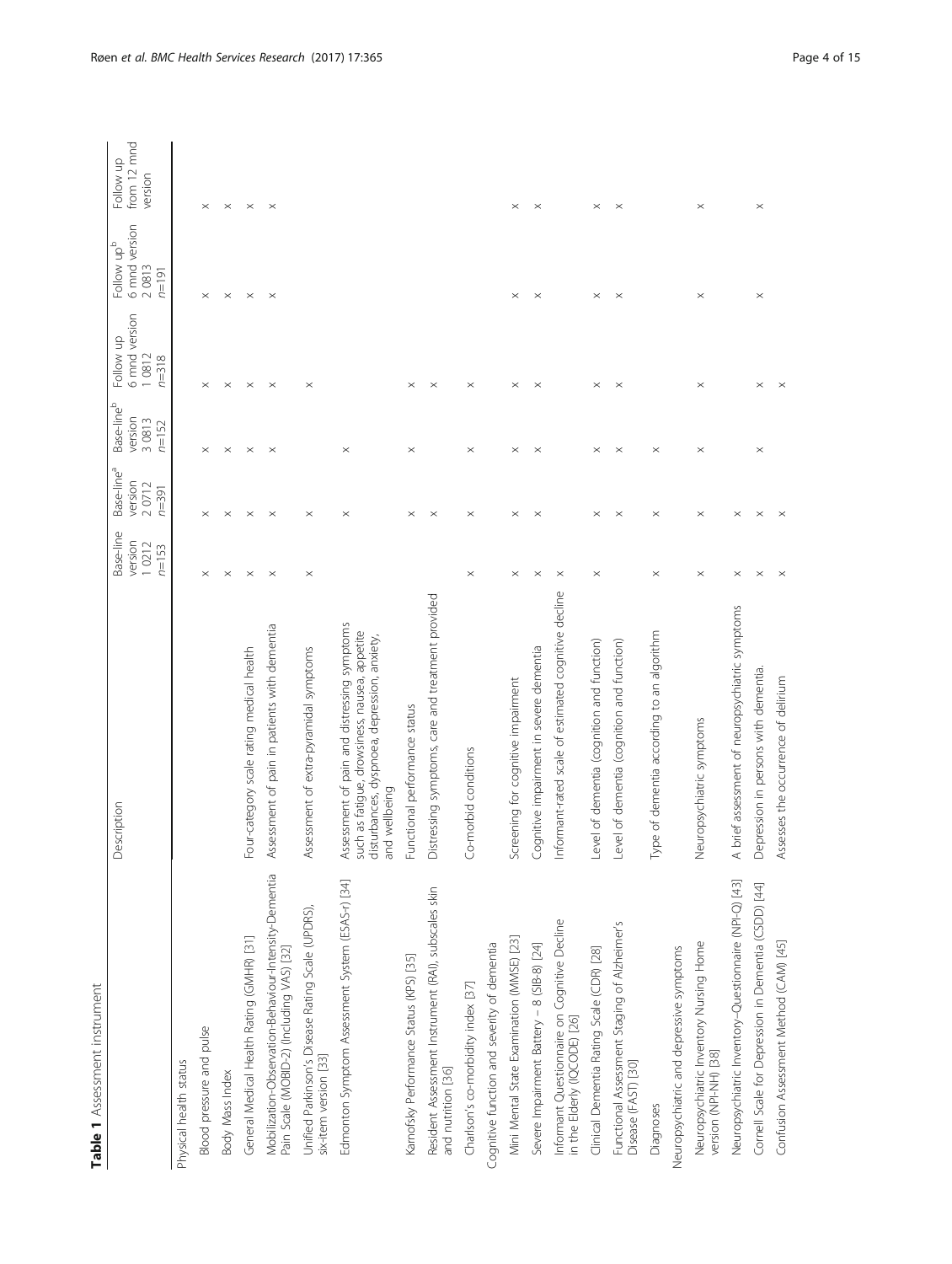| Table 1 Assessment instrument (Continued)                                        |                                               |          |          |          |          |          |          |
|----------------------------------------------------------------------------------|-----------------------------------------------|----------|----------|----------|----------|----------|----------|
| Functioning in daily living and physical symptoms                                |                                               |          |          |          |          |          |          |
| Physical Self-Maintenance Scale (PSMS) [46]                                      | Measures basal ADL                            | $\times$ | $\times$ |          | $\times$ | $\times$ | $\times$ |
| Life-Space Assessment (LSA) [47]                                                 | Assessment of life-space mobility             |          | $\times$ | $\times$ | $\times$ | $\times$ | $\times$ |
| Short Physical Performance Battery (SPPB) [48]                                   | Chair stand, balance, and walking             |          | $\times$ | $\times$ | $\times$ | $\times$ | $\times$ |
| Quality of life                                                                  |                                               |          |          |          |          |          |          |
| Quality of Life in Alzheimer's Disease - patient<br>rated (QoL-AD) [49]          | Measures disease-specific QoL                 | $\times$ |          |          |          |          |          |
| Quality of Life in Alzheimer's Disease - staff<br>rated (QoL-AD) [49]            | Measures disease-specific QoL                 | $\times$ |          |          |          |          |          |
| Quality of Life in Alzheimer's Disease - patient<br>or staff rated (QoL-AD) [49] | Measures disease-specific QoL                 |          | $\times$ |          | $\times$ |          |          |
| Quality of Life in Late-Stage Dementia<br>(QUALID) [50, 51]                      | Measures QoL in severe dementia               | $\times$ | $\times$ | $\times$ | $\times$ | $\times$ | $\times$ |
| EQ-5D (including VAS) [52]                                                       | Measures health-related QoL                   | $\times$ | $\times$ | $\times$ | $\times$ | $\times$ | $\times$ |
| Medication regular prescription                                                  | Drug type and daily dose                      | $\times$ | $\times$ | $\times$ | $\times$ | $\times$ | $\times$ |
| Cost of care                                                                     |                                               |          |          |          |          |          |          |
| Resource Utilization in Dementia (RUD) [54]                                      | Formal and informal care                      | $\times$ | $\times$ | $\times$ |          |          |          |
| Resource Utilization in Dementia - Formal<br>Care (RUD-FOCA) [55]                | Measures direct care time required in nursing |          |          |          | $\times$ | $\times$ | $\times$ |
| Caregiver burden                                                                 |                                               |          |          |          |          |          |          |

Due to collaboration with other research groups and input from research assistants in the field, changes in the baseline dataset were done during the inclusion period  $\times$ Relative Stress Scale (RSS) [\[56](#page-13-0)] Assessment of caregiver burden x Assessment of caregiver burden Relative Stress Scale (RSS) [56]

Due to collaboration with other research groups and input from research assistants in the field, changes in the baseline dataset were done during the inclusion period<br>\*Through collaboration with two research groups interes aThrough collaboration with two research groups interested in a) palliative care and b) physical strength, three assessment tools for palliative care and two physical tests were added to the baseline-dataset after 153 patients had been included patients had been included

<sup>b</sup>After the inclusion of 544 patients, some assessment tools were removed from the baseline-data set since the included patients ensured sufficient power to complete the planned analysis, and to keep the dataset at<br>a mini After the inclusion of 544 patients, some assessment tools were removed from the baseline-data set since the included patients ensured sufficient power to complete the planned analysis, and to keep the dataset at a minimum to ensure that the patients and their caregivers were not exhausted by the large size of the dataset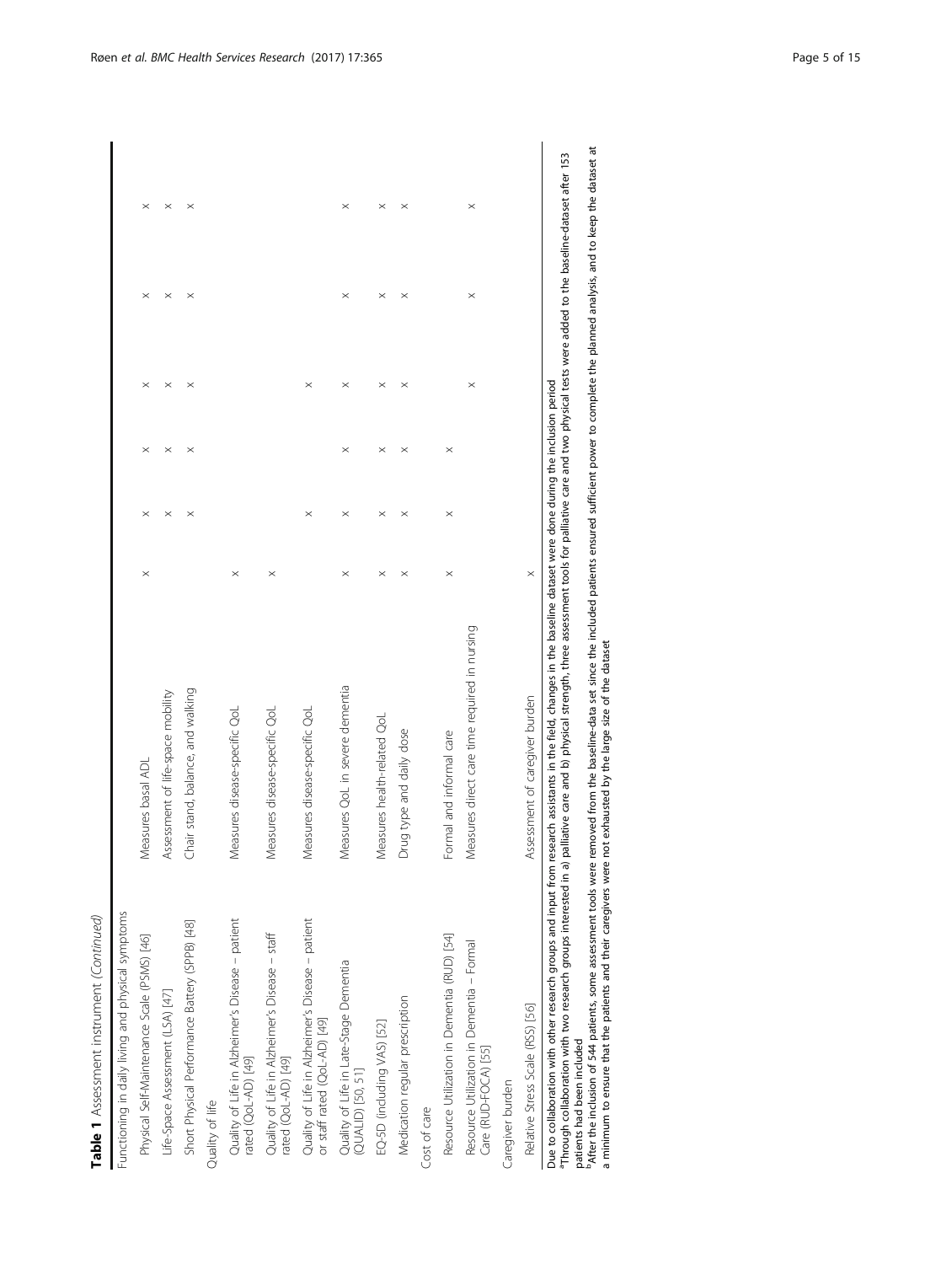affective (depression and anxiety) [\[41, 42\]](#page-13-0). The brief Neuropsychiatric Inventory–Questionnaire (NPI-Q) was completed at baseline by the patient's next of kin in order to assess NPS symptoms from the debut of dementia and prior to nursing home admission [[43](#page-13-0)].

Depressive symptoms were assessed with the Cornell scale for depression in dementia (CSDD), a 19-item scale (0-2 points) ranging from 0-38, where a higher score indicates more severe symptoms [\[44](#page-13-0)]. To detect delirium, the Confusion Assessment Method (CAM), a four-step algorithm assessing delirium symptoms, was performed [[45](#page-13-0)].

#### Functioning in daily living and physical symptoms

Functional status was assessed with the Physical Self-Maintenance Scale (PSMS), a six-item scale (scored 1-5) ranging from 6-30, where a higher score indicates lower level of functioning [\[46](#page-13-0)]. The Life-Space Assessment (LSA) was performed to assess the range, independence, and frequency of the patient's movement over the last two weeks [\[47\]](#page-13-0). Balance and gait speed were assessed with the Short Physical Performance Battery (SPPB), ranging from 0-12, where a higher score indicates better physical performance [\[48\]](#page-13-0).

## Quality of life

Quality of life (QoL) was assessed with the Quality of Life in Alzheimer's Disease (QoL-AD) scale; 13 items rated from 1 to 4 (range 13-52), with a higher score indicating a better QoL [\[49](#page-13-0)]. The QoL-AD was completed by both the patient and the caregiver, when possible.

The Quality of Life in Late-Stage Dementia scale (QUALID) is a proxy-based assessment scale consisting of 11 items with scores from 1 to 5, ranging from 11-55, with lower scores indicating a better OoL [\[50, 51\]](#page-13-0).

The EQ-5D is a brief five-dimension self-reported instrument for generic health status (mobility, self-care, usual activities, pain/discomfort, and anxiety/depression), scored 0-2, with a sum score ranging from 0-10 and a lower score indicating better functioning. The EQ-5D includes a visual analogue scale ranging from 0 (worst imaginable health state) to 100 (best imaginable health state) [[52\]](#page-13-0).

# Medication

Regular medication use from admission to the nursing home and onward was recorded from the patients' medical records using the Anatomic Therapeutic Chemical (ATC) classification system and defined daily doses (DDD) [\[53](#page-13-0)]. Psychotropic medications were grouped as: antipsychotics (N05A except lithium), antidepressants (N06A), anxiolytics (N05B), hypnotic/sedatives (N05C), and anti-dementia medication (N06D).

# Cost of care

The use of formal and informal care the last month before admission to the NH was assessed with the Resource Utilization in Dementia Questionnaire (RUD) [\[54\]](#page-13-0). To assess formal care after admission to the NHs, the Resource Utilization in Dementia – Formal Care (RUD-FOCA) was used at the follow-up assessments [[55](#page-13-0)].

#### Caregiver burden

To assess caregiver burden during the last month before the patients' admission to the NH, the Relative Stress Scale (RSS), a 15-item scale scored from 0 to 4, where a higher score denotes a higher burden, was used [[56, 57](#page-13-0)].

#### Linkage to registry and databases

Data can be linked to the Norwegian Prescription Database (NorPD), containing data about dispensed drugs in Norway; the Norwegian Patient Register (NPR), which contains information on all patients referred to or having received treatment in the specialist health services; the IPLOS register, a Norwegian statutory health register for municipal health services; The Cancer Registry of Norway, containing information about all cancer cases in Norway; and the Cause of Death Registry.

## Ethical and legal considerations

The patients' capacity to consent to participation in the study was considered by the NH staff, including the physician. Written consent for participation was obtained from all participants with the capacity to consent. For participants lacking the capacity to consent, their next of kin gave consent on behalf of the patients. The next of kin gave written consent for their own participation in the study, as they provided information about themselves. The Regional Ethics Committee for Medical Research in South-Eastern Norway approved the study (2011/1738a).

# Results

Of the 696 included patients, 2.4% had no cognitive impairment, 13.8% had mild cognitive impairment, and 83.8% had dementia. Twelve persons were under the age of 65, 10 of whom (83.3%) had dementia. Saliva samples for DNA testing were taken from 611 patients (87.7%). Table [2](#page-6-0) presents demographic characteristics and level of functioning at baseline for the total cohort and for participants with and without dementia. The patients with dementia were younger ( $p = 0.002$ ), more often married or had partners (vs. unmarried, divorced, or widowed)  $(p = 0.015)$ , had better physical health  $(p = 0.013)$ , and few had very impaired vision (vs. mildly impaired or normal vision) compared to patients without dementia ( $p = 0.036$ ). Sedatives were more often prescribed to the patients without dementia than to patients with dementia ( $p = 0.004$ ),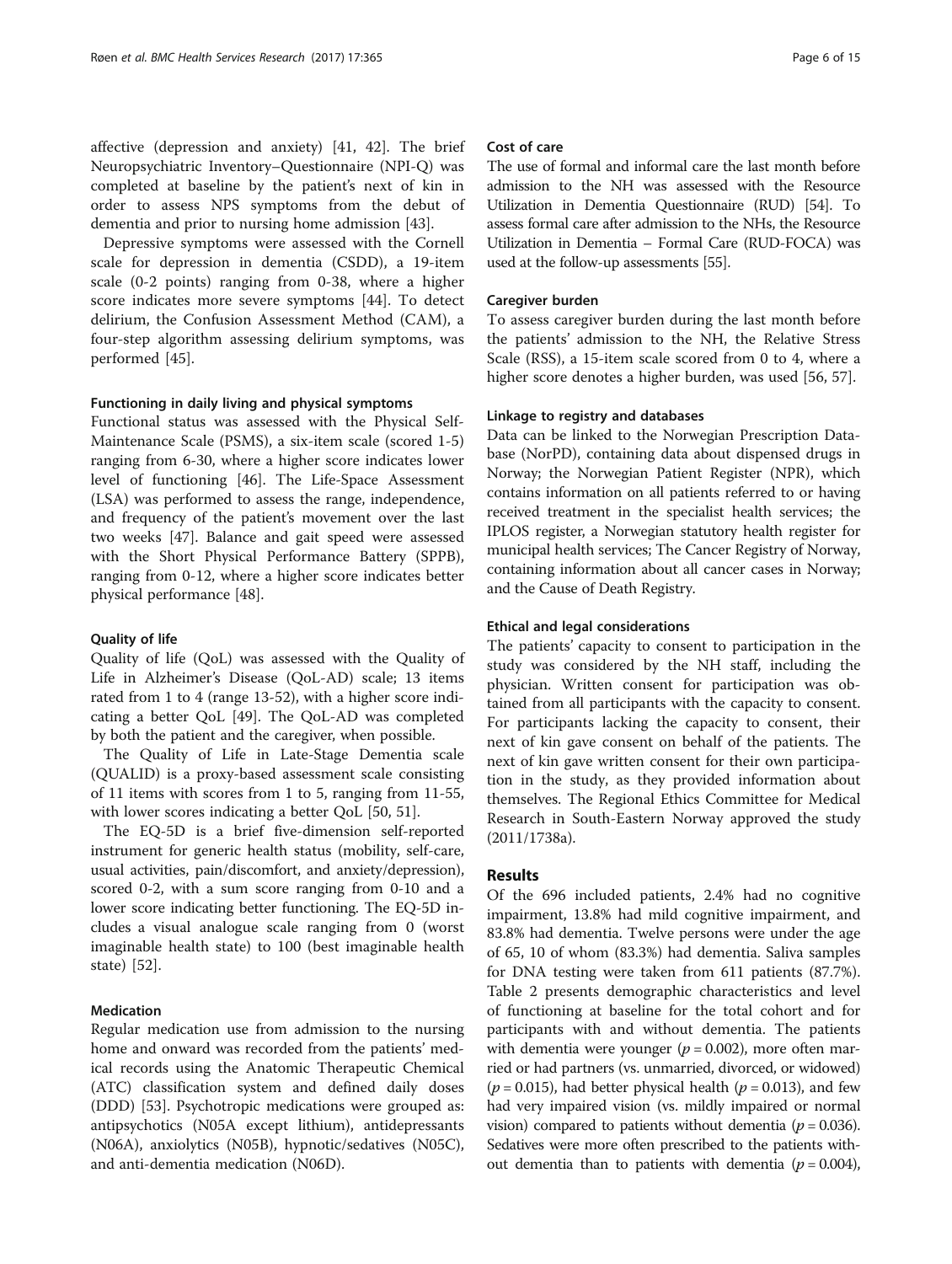# <span id="page-6-0"></span>Table 2 Demographic and clinical data of the patients at admission to nursing homes (NH)

|                                                    | All patients   | Patients with dementia | Patients without dementia | $p$ -value*              |
|----------------------------------------------------|----------------|------------------------|---------------------------|--------------------------|
|                                                    | $n = 696$      | $n = 583$              | $n = 113$                 |                          |
| Age mean (SD)                                      | 84.5 (7.5)     | 84.1 (7.5)             | 86.5 (7.0)                | 0.002a)                  |
| Female gender                                      | 445 (63.9)     | 375 (64.3)             | 70 (61.9)                 | $0.630^{b}$              |
| Unmarried/divorced/widowed vs. married/partner n/N | 478/687 (69.6) | 390/576 (67.6)         | 88/111 (79.3)             | $0.015^{b}$              |
|                                                    | $n = 516$      | $n = 428$              | $n = 88$                  |                          |
| Education in years - mean (SD)                     | 8.34(2.8)      | 8.30(2.9)              | 8.50(2.4)                 | 0.549a)                  |
| Residence before admission                         | $n = 520$      | $n = 428$              | $n = 92$                  |                          |
| Private home                                       | 230 (44.2)     | 194 (45.3)             | 36 (39.1)                 | $0.278^{b}$              |
| Sheltered flat                                     | 71 (13.7)      | 59 (13.8)              | 12 (13.0)                 | $0.851^{b}$              |
| Care Home (CH)                                     | 5(1.0)         | 5(1.2)                 |                           | $0.592^{c}$              |
| CH with Nursing                                    | 134 (25.8)     | 110 (25.7)             | 24 (26.1)                 | $0.939^{b)}$             |
| Hospital                                           | 78 (15.0)      | 58 (13.6)              | 20 (21.7)                 | $0.046^{b}$              |
| Other                                              | 2(0.4)         | 2(0.5)                 |                           | $1.000^{c}$              |
| Type of unit                                       | $n = 696$      | $n = 583$              | $n = 113$                 |                          |
| Regular unit (RU)                                  | 385 (55.3)     | 303 (52.0)             | 82 (72.6)                 | $< 0.001^{b}$            |
| Respite and rehabilitation unit (RRU)              | 85 (12.2)      | 64 (11.0)              | 21 (18.6)                 | $0.024^{b}$              |
| Special care unit (SCU)                            | 226 (32.5)     | 216 (37.0)             | 10(8.8)                   | $< 0.001^{b}$            |
| <b>GMHR</b>                                        | $n = 666$      | $n = 557$              | $n = 109$                 |                          |
| GMHR dichotomized; poor/fair                       | 349 (52.4)     | 280 (50.3)             | 69 (63.3)                 | $0.013^{b}$              |
| MOBID-2                                            |                |                        |                           |                          |
| Total score                                        | $n = 667$      | $n = 557$              | $n = 110$                 |                          |
| mean (SD)                                          | 2.1(2.2)       | 1.96(2.1)              | 2.84(2.4)                 | $<$ 0.001 <sup>a)</sup>  |
| Overall pain at a 10-point scale                   | $n = 597$      | $n = 490$              | $n = 107$                 |                          |
| mean (SD)                                          | 2.4(2.5)       | 2.17(2.4)              | 3.42(2.8)                 | $< 0.001a$ <sup>a)</sup> |
| UPDRS-6                                            | $n = 528$      | $n = 446$              | $n = 82$                  |                          |
| mean (SD)                                          | 3.6(3.7)       | 3.6(3.7)               | 3.6(3.4)                  | 0.870a)                  |
| Vision                                             | $n = 681$      | $n = 569$              | $n=112$                   |                          |
| Normal                                             | 161(23.6)      | 138 (24.3)             | 23 (20.5)                 | $0.036^{b)}$             |
| Mildly impaired                                    | 431 (63.3)     | 365 (64.1)             | 66 (58.9)                 |                          |
| Very impaired                                      | 89 (13.1)      | 66 (11.6)              | 23 (20.5)                 |                          |
| Hearing                                            | $n = 682$      | $n = 571$              | $n = 111$                 |                          |
| Normal                                             | 299 (43.8)     | 259 (45.4)             | 40 (36.0)                 | $0.193^{b)}$             |
| Mildly impaired                                    | 290 (42.5)     | 236 (41.3)             | 54 (48.6)                 |                          |
| Very impaired                                      | 93 (13.6)      | 76 (13.3)              | 17(15.3)                  |                          |
| Use of psychotropic medication**                   | $n = 696$      | $n = 583$              | $n = 113$                 |                          |
| Antipsychotics                                     | 84 (12.1)      | 72 (12.4)              | 12 (10.6)                 | $0.605^{b}$              |
| Antidepressants                                    | 199 (28.6)     | 167 (28.6)             | 32 (28.3)                 | $0.944^{b}$              |
| Anxiolytics                                        | 108 (15.5)     | 89 (15.3)              | 19 (16.8)                 | $0.677^{b}$              |
| Sedatives                                          | 167 (23.9)     | 128 (21.9)             | 39 (34.5)                 | $0.004^{b)}$             |
| Anti-dementia drugs                                | 169 (24.3)     | 163 (28.0)             | 6(5.3)                    | $< 0.001^{b}$            |
| <b>CSDD</b>                                        | $n = 657$      | $n = 548$              | $n = 109$                 |                          |
| mean (SD)                                          | 6.4(5.2)       | 6.6(5.3)               | 5.7(4.7)                  | 0.094a)                  |
| PSMS                                               | $n = 694$      | $n = 582$              | $n=112$                   |                          |
| mean (SD)                                          | 15.3(4.5)      | 15.3(4.5)              | 15.4 (4.7)                | 0.797a)                  |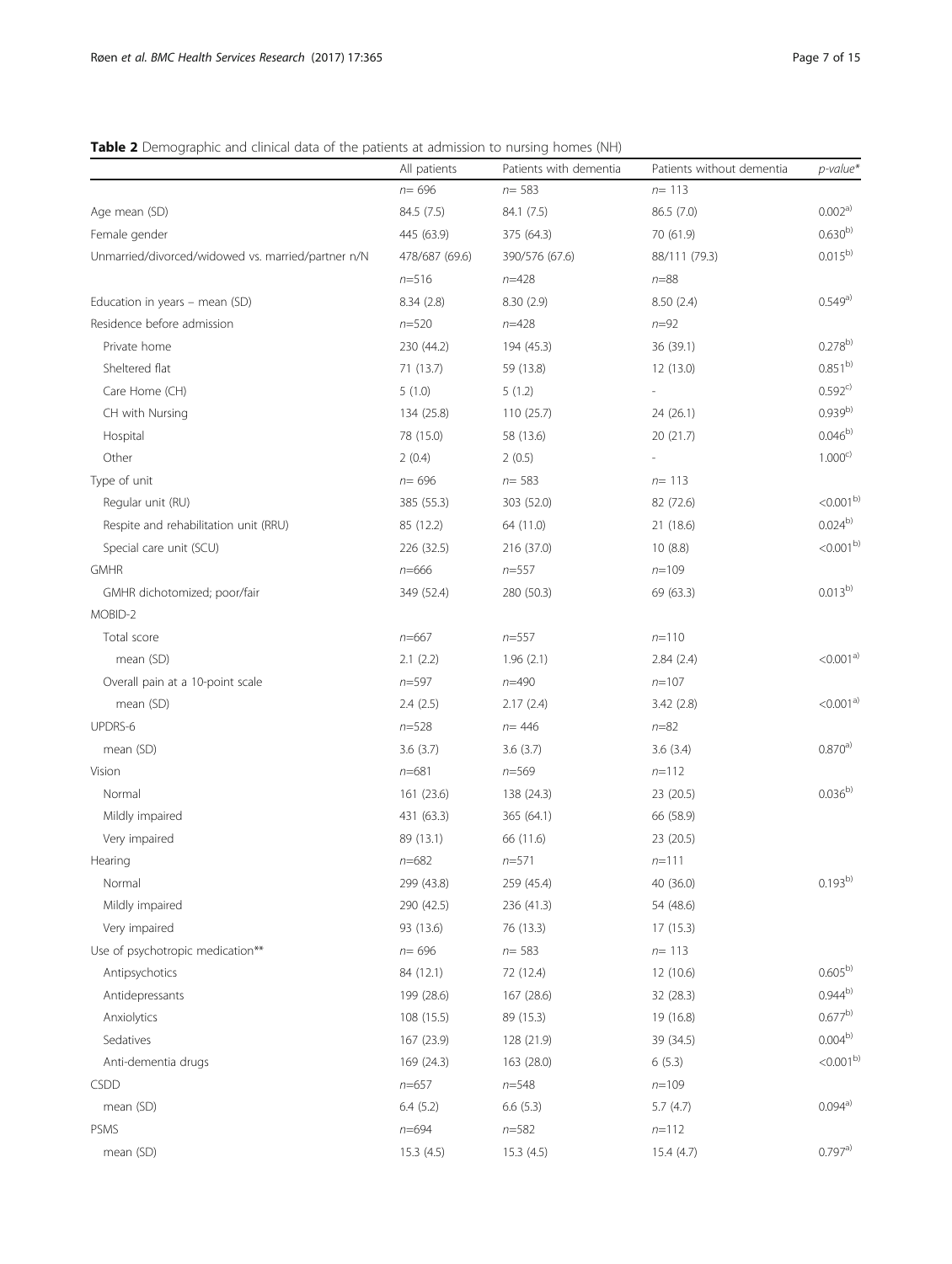Table 2 Demographic and clinical data of the patients at admission to nursing homes (NH) (Continued)

| QoL-AD***             |             |             |             |             |
|-----------------------|-------------|-------------|-------------|-------------|
| Patient rated         | $n = 276$   | $n = 227$   | $n = 49$    |             |
| mean (SD)             | 33.1(5.5)   | 32.7(5.4)   | 34.7 (5.6)  | $0.025^{a}$ |
| Staff rated           | $n = 346$   | $n = 300$   | $n=46$      |             |
| mean (SD)             | 31.8(5.8)   | 31.7(5.7)   | 32.6 (6.8)  | 0.327a)     |
| <b>QUALID</b>         | $n = 691$   | $n = 579$   | $n=112$     |             |
| mean (SD)             | 20.0(7.2)   | 20.0(7.2)   | 19.4(7.1)   | 0.402a)     |
| $EQ-5D$               |             |             |             |             |
| Patient rated         | $n = 219$   | $n=172$     | $n = 47$    |             |
| mean (SD)             | 3.3(2.2)    | 2.9(2.1)    | 4.7(2.3)    | < 0.001a3)  |
| Staff rated           | $n = 455$   | $n = 392$   | $n = 63$    |             |
| mean (SD)             | 5.3(1.7)    | 5.3(1.7)    | 5.5(1.9)    | 0.393a)     |
| Overall QoL VAS-scale | $n = 520$   | $n = 421$   | $n=99$      |             |
| mean (SD)             | 60.4(23.5)  | 62.1(23.1)  | 53.1 (23.7) | $0.001^{a}$ |
| Patient rated         | $n = 197$   | $n = 153$   | $n=44$      |             |
| mean (SD)             | 61.6(23.5)  | 63.7(23.2)  | 54.2 (23.4) | 0.018a)     |
| Staff rated           | $n = 314$   | $n = 260$   | $n = 54$    |             |
| mean (SD)             | 59.2 (23.2) | 60.6 (22.9) | 52.7 (24.0) | $0.023^{a}$ |

All figures in (%) if not otherwise stated

SD standard deviation

GMHR General Medical Health Rating Scale MOBID-2 Mobilization-Observation-Behaviour-Intensity-Dementia Pain Scale UPDRS-6 Unified Parkinson's Disease Rating Scale, six-item version CSDD Cornell scale for depression in dementia PSMS Physical Self-Maintenance Scale QoL-AD Quality of Life Alzheimer Disease QUALID Quality of Life in Late Stage Dementia EQ-5D a standardised instrument for use as a measure of health outcome QoL Quality of Life VAS Visual Analogue Scale \*p-value for difference in patients with and without dementia \*\*Psychotropic medications were grouped as: antipsychotics (N05A except lithium), antidepressants (N06A), anxiolytics (N05B), hypnotic/sedatives (N05C), and anti-dementia medication (N06D)

\*\*\*In this sample, 132 patients had their QoL-AD score assessed by both themselves and staff:

Patient scored: mean 31.5 (4.9)

Staff scored: mean 34.0 (5.6)  $p$ -value 0.000 $a$ 

a) Independent Student's t-test<br>
b) Pearson Chi-square Test<br>
c) Fisher's Exact Test<br>
d) Mann-Whitney U Test

and anti-dementia medications were more often prescribed to patients with dementia  $(p < 0.001)$ . Patients without dementia had more pain than patients with dementia  $(p < 0.001)$ . Patients without dementia scored higher on self-rated scores quality of life assessments, both on the QoL-AD ( $p = 0.025$ ) and the EQ-5D ( $p < 0.001$ ), while patients with dementia scored higher on all the overall QoL VAS scales, both patient-rated  $(p = 0.018)$ and staff-rated  $(p = 0.023)$ .

At the 18-month follow-up, 371 of 696 patients were still in the study. However, 22 were not assessed at the 18-month follow-up, and 324 left the study: 261 due to death and 63 due to other reasons. A summary of the number of participants at each assessment is given in

Table [3.](#page-8-0) Differences in age, sex, cognition, and physical health between remaining patients and those lost to follow-up are described in Table [4.](#page-9-0)

To compare the age and sex of included vs. excluded patients, 38 out of the 47 NHs collected data on the gender and age of all residents eligible for inclusion. Of 1331 eligible patients in these 38 NHs, 607 were included and 724 were excluded (205 declined inclusion, 191 died before inclusion took place, and 328 for reasons not known). The mean age of participants was 84.5 years (SD 7.5), while for non-participants it was 83.6 years (SD 9.3) (independent student *t*-test,  $p = 0.048$ ; 64.4% of participants were women, while 56.6% of non-participants were women (Chisquare test,  $p = 0.004$ ).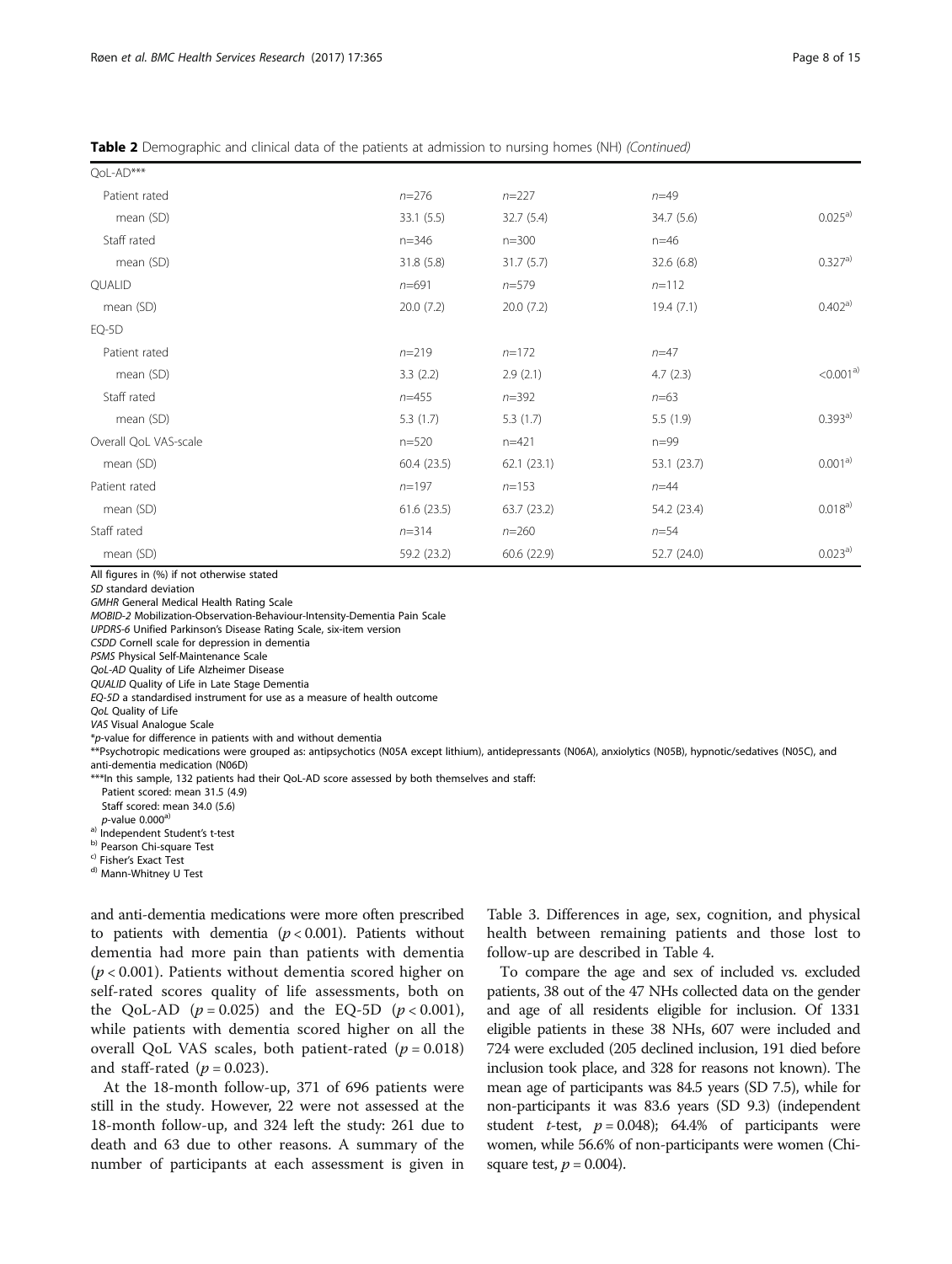<span id="page-8-0"></span>Table [5](#page-9-0) presents dementia diagnoses and scores on cognitive tests at baseline. The MMSE mean score was higher for patients without dementia than for patients with dementia. Alzheimer's disease was the most prevalent dementia diagnosis. Only 55.9% of the patients with dementia had a diagnosis of dementia registered in their nursing home records.

Table [6](#page-10-0) presents the prevalence of NPS at baseline. Of the patients with dementia, 62.9% had at least one clinically significant NPS, vs. 48.6% of the patients without dementia ( $p = 0.005$ ). Anxiety and depression were the most prevalent NPS. Patients with dementia had a higher NPI-12 sum-score, compared to patients without dementia (sum score 10.0 vs. 4.0, *t*-test  $p < 0.001$ ). Anxiety, depression, and irritability were the most prevalent NPS among the patients with dementia. Patients with dementia more often experienced delusions, hallucinations, agitation, anxiety, disinhibition, irritability, and aberrant motor behaviour compared to patients without dementia.

The most common comorbidity diseases, according to the Charlson's comorbidity index, in both patients with and without dementia were cardiovascular diseases (coronary diseases, congestive heart failure, and cerebrovascular disease), diabetes, and cancer (see Table [7](#page-11-0)). Patients without dementia more often had cardiovascular diseases (coronary diseases  $(p = 0.009)$ , congestive heart failure ( $p = 0.009$ ), pulmonary disease ( $p = 0.018$ ), connective tissue disease ( $p = 0.013$ ), diabetes with complications  $(p = 0.001)$ , hemiplegia/paraplegia  $(p = 0.003)$ , and renal disease  $(p = 0.002)$ , while patients with dementia more often had dementia ( $p < 0.001$ ), according to the Charlson's comorbidity index. Nevertheless, only 80.6% of patients diagnosed with dementia in the study had dementia according to the Charlson's comorbidity index, while 20.6% of the patients not diagnosed with dementia in the study had a diagnosis of dementia according to the Charlson's comorbidity index.

Table 3 Number of participants at each assessment in the REDIC-NH cohort

|                                  | <b>Baseline</b> | 6 month       | 12.month      | 18.month |
|----------------------------------|-----------------|---------------|---------------|----------|
| Number included                  | 696             | 543           | 446           | 372      |
| Number assessed                  | 696             | 508           | 427           | 349      |
| Number that left the study       |                 | 153           | 250           | 324      |
| - Due to death                   |                 | 115           | 191           | 261      |
| - Due to other reasons           |                 | 38            | 59            | 63       |
| - NH withdrawn                   |                 | $\mathcal{P}$ | $\mathcal{L}$ | 3        |
| - Patient withdrawn              |                 | 4             | 8             | 9        |
| - Moved to another<br>unit or NH |                 | 15            | 21            | 23       |
| - Moved home                     |                 | 17            | 28            | 28       |

## **Discussion**

The present study is the first Norwegian study and one of few international studies following long-term NH patients from admission to the NH and until death or up to 36 months, assessed regularly with standardised assessment tools.

The main finding of this study is the high prevalence of dementia (83.8%) at admission to the NH, comparable to figures in cross-sectional studies of Norwegian NHs showing a prevalence of 81.5% [\[3](#page-12-0)] and 78.5% [[6](#page-12-0)], but different from a descriptive study from Belgium [\[7\]](#page-12-0) in which 48% had dementia at admission. The patients with dementia at admission were younger, had better physical health, less pain, and better vision than patients without dementia, indicating that they were not admitted to the NH for physical health problems, but for their dementia. Furthermore, 62.9% of the patients with dementia had at least one clinically significant NPS, where anxiety and depression were most prevalent. A review by Selbæk et al. reported a 82% prevalence of at least one clinically significant NPS in patients with dementia living in nursing homes, and although the prevalence of individual symptoms varied, the highest prevalence figures were found for agitation and apathy [\[4](#page-12-0)]. Two longitudinal NH studies reported that NPS in patients with dementia are common and that individual NPS have a fluctuating course. A Norwegian study reported irritability, agitation, and disinhibition to be most prevalent in patients with dementia [\[5](#page-12-0)], and a study from the Netherlands reported apathy, depression, and aberrant motor behaviour to be the most frequent NPS [[58](#page-13-0)].

Of the 83.8% participants with dementia, according to the two experienced psychiatrists, only 55.9% had a dementia diagnosis documented in their records, and 80.6% had dementia according to the Charlson's comorbidity index. Of the patients without a dementia diagnosis, according to the two experienced psychiatrists, 7.1% had a dementia diagnosis documented in their records, and 20.6% had dementia according to the Charlson's comorbidity index. All cognitive measures showed significantly lower scores for persons with dementia compared to those without dementia. However, persons without dementia also scored quite low on the cognitive scales, especially on the MMSE (mean 22.6), and a large proportion had a FAST score  $\geq 4$  (41.8%), see Table [5](#page-9-0). The discrepancy between the prevalence of dementia and a dementia diagnosis in the patient records in this study are in line with several other studies, both previous Norwegian [\[3\]](#page-12-0) and international studies [[59](#page-14-0)–[62](#page-14-0)], and could be explained by the lack of clinical examination of the patients in the study as well as nursing home doctors underdiagnosing dementia. In addition, the discrepancy between dementia diagnoses set by the researcher and documentation in NH records can be due to various definitions and diagnostic criteria for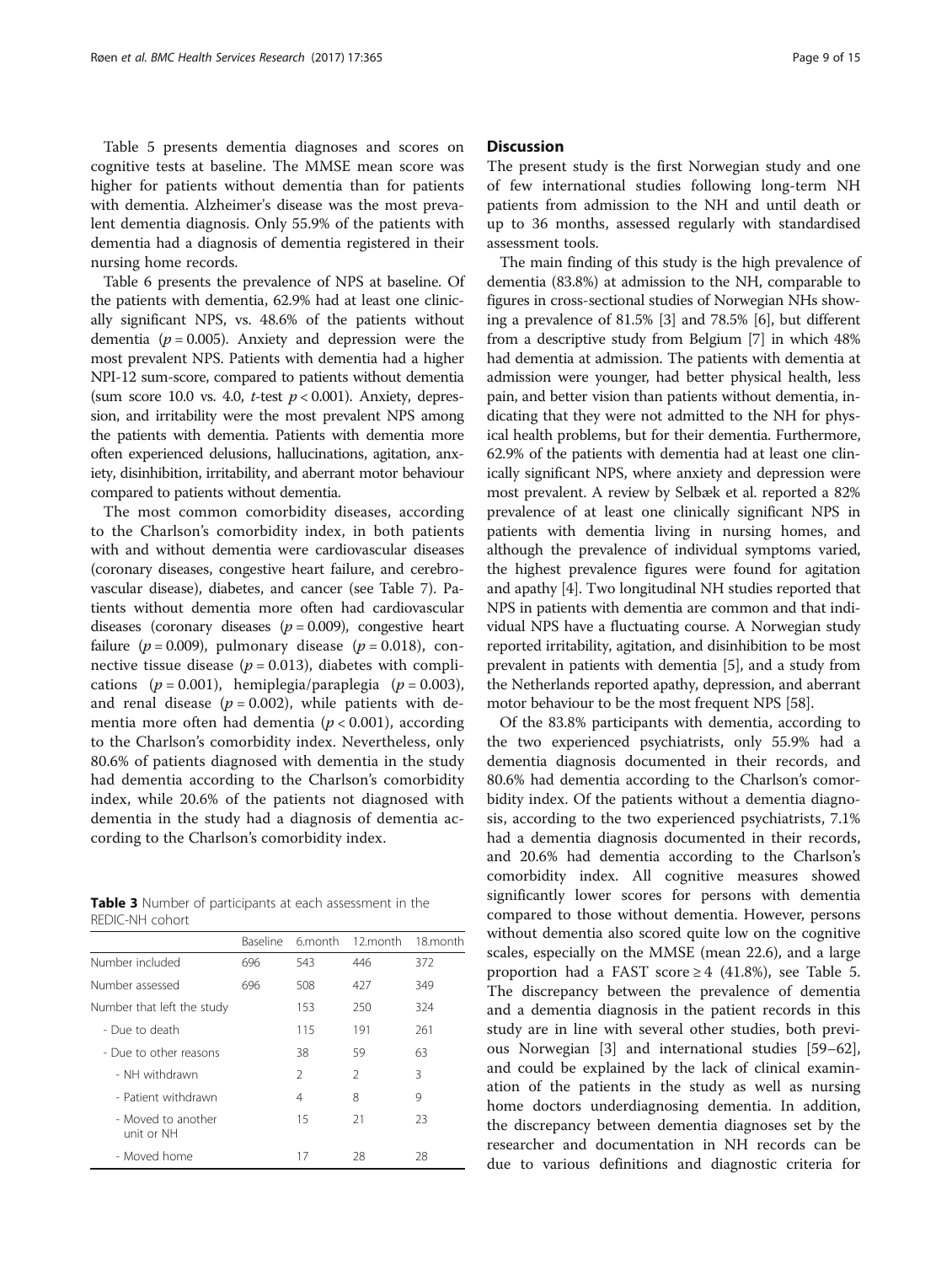|                                      | Still participating after 18-months | Lost to follow-up before 18-months |                      |                      |             |
|--------------------------------------|-------------------------------------|------------------------------------|----------------------|----------------------|-------------|
|                                      |                                     | Due to death                       | $p$ -value*          | Due to other reasons | p-value**   |
| Age n - year (SD)                    | $372 - 83.7(7.9)$                   | $261 - 86.2(6.4)$                  | < 0.001 <sup>a</sup> | $63 - 82.2(8.0)$     | $0.173^{a}$ |
| Women $n/N - %$                      | 252/372 - 67.7%                     | 151/261 - 57.9%                    | $0.011^{b}$          | $43/63 - 68.3%$      | $0.936^{b}$ |
| CDR-SOB n - mean score (SD)          | $369 - 10.2(4.1)$                   | $257 - 10.7(4.6)$                  | $0.108^{a}$          | $61 - 8.9(4.0)$      | 0.026a)     |
| GMHR n/N - % dichotomized; poor/fair | 154/357 - 43.1%                     | 160/250 - 64.0%                    | $< 0.001^{b}$        | $35/59 - 59.3%$      | $0.021^{b}$ |

<span id="page-9-0"></span>Table 4 Difference in baseline assessments between patients participating at 18-month assessment vs. lost to follow-up

SD Standard deviation

CDR-SOB Clinical Dementia Rating Scale sum of boxes

GMHR General Medical Health Rating Scale

\*p-value for difference between patients participating at 18-month follow up vs. lost to follow-up due to death

\*\*p-value for difference between patients participating at 18-month follow-up vs. lost to follow-up due to all other reasons a) Independent Student's t-test b) Pearson Chi-square Test

dementia. Physicians in the municipality and in the NHs mainly use the International Classification of Primary Care second version (ICPC-2) [[63](#page-14-0)], whereas researchers use other criteria, such as the international classification of diseases, version 10 (ICD-10 criteria), Winblad's criteria, the DLB consortium criteria, and the Manchester-Lund criteria [[19](#page-13-0)–[22](#page-13-0)]. Physicians are not constantly present in nursing homes, and resources for dementia diagnostics in primary

care are scarce; hence, diagnostics are often superficial and performed rapidly [[64\]](#page-14-0). Another explanation for the discrepancy can be that the diagnosis of dementia is not given priority in nursing homes, as it is often claimed that there is no curative treatment for dementia and the diagnosis does not benefit the patient. However, a lot of other interventions for preventing functional decline and improving the quality of life for

Table 5 Cognition and prevalence of dementia at admission to nursing homes (NH)

|                                            |                           | All patients<br>$n = 696$ | Patients with<br>dementia<br>$n = 583$ | Patients without<br>dementia<br>$n = 113$ | $p$ -value <sup>*</sup> |
|--------------------------------------------|---------------------------|---------------------------|----------------------------------------|-------------------------------------------|-------------------------|
| Prevalence of Dementia <sup>1</sup>        | No dementia               | 17(2.4)                   |                                        |                                           |                         |
|                                            | Mild Cognitive Impairment | 96 (13.8)                 |                                        |                                           |                         |
|                                            | Dementia                  | 583 (83.8)                |                                        |                                           |                         |
| Dementia sub-types <sup>1</sup>            | Alzheimer disease (AD)    |                           | 414 (71.0)                             |                                           |                         |
|                                            | Vascular Dementia (VaD)   |                           | 46 (7.9)                               |                                           |                         |
|                                            | Mixed AD/VaD              |                           | 11(1.9)                                |                                           |                         |
|                                            | Frontotemporal Dementia   |                           | 47(8.1)                                |                                           |                         |
|                                            | Lewy Body Dementia        |                           | 22(3.7)                                |                                           |                         |
|                                            | Other                     |                           | 43 (7.4)                               |                                           |                         |
| Dementia diagnosis according to NH-records |                           |                           | 326 (55.9)                             | 8(7.1)                                    | $< 0.001^{b}$           |
| Cognition                                  | MMSE sum (n) mean (SD)    | $(611)$ 16.0 $(6.3)$      | $(511)$ 14.7 $(5.5)$                   | $(100)$ 22.6 $(5.6)$                      | $<$ 0.001 <sup>a)</sup> |
|                                            | CDR-SOB (n) mean (SD)     | $(687)$ 10.3 $(4.3)$      | $(576)$ 11.2 $(3.6)$                   | (111) 5.3 (4.2)                           | $<$ 0.001 <sup>a)</sup> |
|                                            | SIB-8 sum (n) mean (SD)   | $(601)$ 12.2 $(3.7)$      | $(502)$ 11.8 $(3.8)$                   | $(99)$ 14.6 $(2.7)$                       | $<$ 0.001 <sup>a)</sup> |
|                                            | IQCODE score > 3.44       | 121 (17.4)                | 115(95)                                | 6(5)                                      | $< 0.001^{b}$           |
|                                            | FAST value $\geq$ 4 n/N   | 472/540 (87.4)            | 449/434 (96.7)                         | 91/38 (41.8)                              | $< 0.001^{b}$           |

All figures in (%) if not otherwise stated

MMSE Mini-Mental-State-Examination

SD standard deviation

CDR-SOB Clinical Dementia Rating Scale sum of boxes

SIB-8 Severe Impairment Battery, the eight-question version

IQCODE Informant Questionnaire of Cognitive Decline in the Elderly

FAST Functional Assessment Staging of Alzheimer Disease

\*p-value for difference between patients with and without dementia<br><sup>1</sup> Assessed by two experienced researchers/clinicians independently based on all given information

<sup>a)</sup> Independent Student's t-test<br>
<sup>b)</sup> Pearson Chi-square Test<br>
<sup>c</sup>) Fisher's Exact Test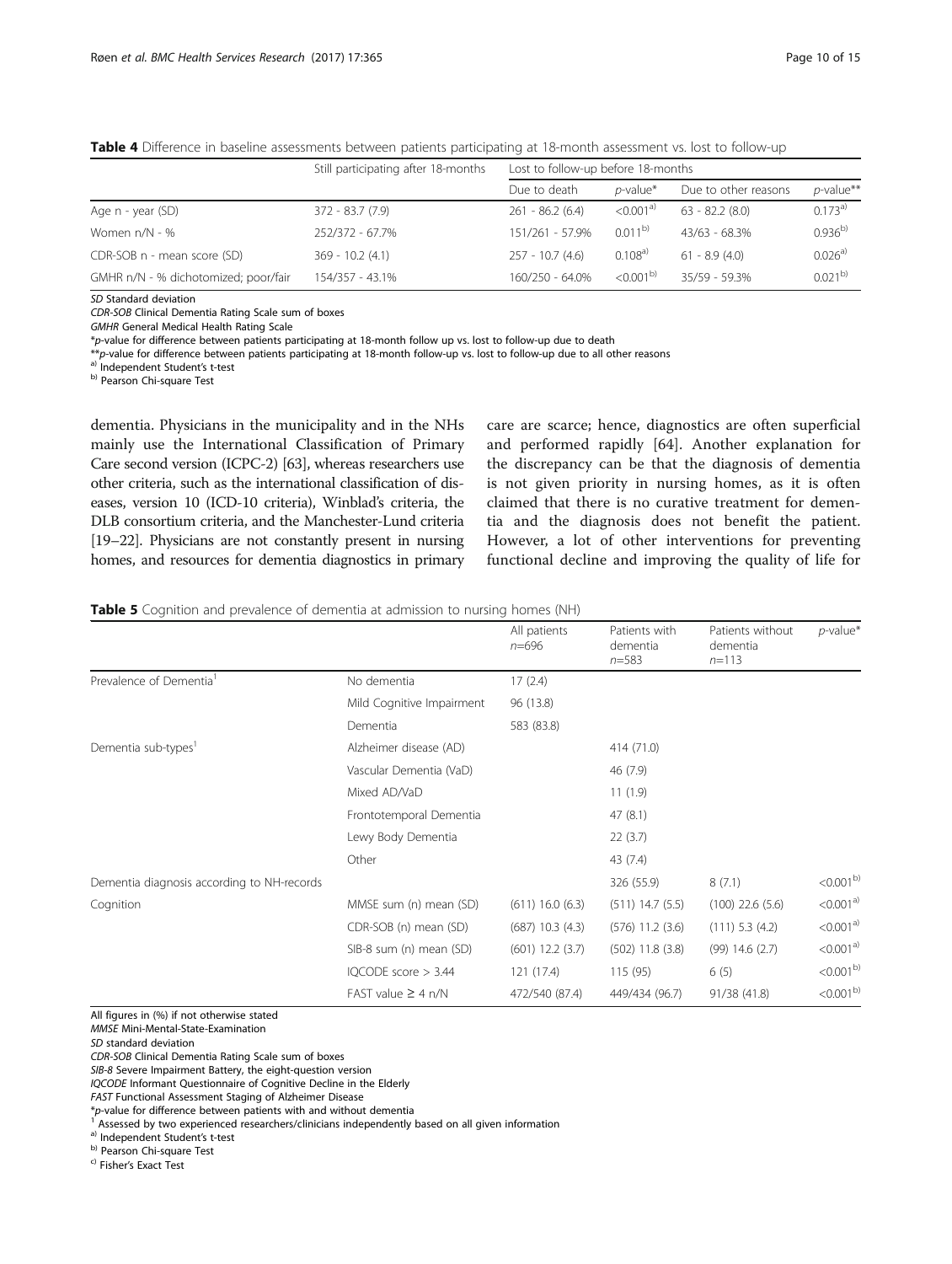<span id="page-10-0"></span>**Table 6** Clinically significant neuropsychiatric symptoms at admission to nursing homes (NH)

| Prevalence of CS-NPS         | All patients<br>Total N=696 | Patients with<br>dementia<br>Total N=583 | Patients without<br>dementia<br>Total $N=113$ | p-value                 |
|------------------------------|-----------------------------|------------------------------------------|-----------------------------------------------|-------------------------|
|                              | n/N                         | n/N                                      | n/N                                           |                         |
| Delusions                    | 97/686 (14.1)               | 90/575 (15.7)                            | 7/111(6.3)                                    | $0.010^{a)}$            |
| Hallucinations               | 34/688 (4.9)                | 33/576 (5.7)                             | 1/112(0.9)                                    | 0.031a3)                |
| Agitation                    | 99/689 (14.4)               | 93/577 (16.1)                            | 6/112(5.4)                                    | $0.003^{a}$             |
| Depression                   | 148/688 (21.5)              | 125/576 (21.7)                           | 23/112 (20.5)                                 | 0.784a3)                |
| Anxiety                      | 141/690 (20.4)              | 126/578 (21.8)                           | 15/112 (13.4)                                 | 0.043a3)                |
| Euphoria                     | 23/687 (3.3)                | 21/567(3.6)                              | 2/111(1.8)                                    | $0.562^{b}$             |
| Apathy                       | 109/687 (15.9)              | 95/575 (16.5)                            | 14/112 (12.5)                                 | 0.287a)                 |
| Disinhibition                | 101/687 (14.7)              | 92/575 (16.0)                            | 9/112(8.0)                                    | 0.029a)                 |
| Irritability                 | 122/684 (17.8)              | 110/572 (19.2)                           | 12/112 (10.7)                                 | $0.031^{a}$             |
| Aberrant Motor Behaviour     | 73/687 (10.6)               | 69/575 (12.0)                            | 4/112(3.6)                                    | $0.008^{a}$             |
| Night-time Behaviour         | 112/689 (16.3)              | 98/577 (17.0)                            | 14/112 (12.5)                                 | 0.239a)                 |
| Eating Change                | 71/688 (10.3)               | 58/576 (10.1)                            | 13/112 (11.6)                                 | $0.625^{a}$             |
| Any symptom                  | 413/682 (60.6)              | 359/571 (62.9)                           | 54/111 (48.6)                                 | 0.005a)                 |
| NPI 12 sum median (range)    | $n=693$ 8.0 (0 - 123)       | $n=581$ 10.0 (0 - 123)                   | $n=1124.0(0 - 66)$                            | $< 0.001$ <sup>c)</sup> |
| NPI-AGITATION median (range) | $n=678$ 1.0 (0 - 36)        | $n=566$ 1.0 (0 - 36)                     | $n=1120.0(0 - 36)$                            | $< 0.001$ <sup>c)</sup> |
| NPI-PSYCHOSIS median (range) | $n=683$ 0.0 (0 - 24)        | $n=5720.0(0 - 24)$                       | $n=111$ 0.0 (0 - 12)                          | $< 0.001$ <sup>c)</sup> |
| NPI-AFFECTIVE median (range) | $n=687$ 1.0 (0 - 24)        | $n=575$ 1.0 (0 - 24)                     | $n=112$ 0.5 (0 - 24)                          | $0.125^{c}$             |

All figures in (%) if not otherwise stated

CS-NPS - clinically significant NPS, defined as an NPI sub-symptom of 4 and above

NPI 12 sum - Neuropsychiatric Inventory sum of 12 items

NPI-AGITATION sum of agitation/aggression, disinhibition, and irritability

NPI-PSYCHOSIS sum of delusion and hallucination

NPI-AFFECTIVE sum of depression and anxiety

<sup>a)</sup> Pearson Chi-square test<br><sup>b)</sup> Fisher's Exact Test<br><sup>c)</sup> Mann-Whitney U test

persons with dementia can be performed [[65, 66\]](#page-14-0) if patients are diagnosed adequately.

QoL was assessed with three different assessment scales: QoL-AD, QUALID, and EQ-5D, and the results differed considerably between the different scales. Assessed with the QoL-AD, rated by the patients themselves, patients without dementia had better QoL than patients with dementia. When patients rated themselves with EQ-5D (including VAS), the patients with dementia reported better QoL than patients without dementia. Regarding QUALID scored by proxy, there was no difference between persons with or without dementia. The disagreement between these scales may be due to the difference between the scales. QoL-AD measures the domains of physical condition, mood, memory, functional abilities, interpersonal relationships, ability to participate in meaningful activities, financial situation, global assessments of self as a whole, and QoL as a whole, and is filled out by the patients, caregivers, or both, while QUALID is a proxy-report instrument that measures 11 observable behaviours about activity and emotional states over the last seven days. The EQ-5D focuses on generic health status, such as specific

problems with performing specific physical tasks as mobility, self-care, and usual activities, and whether the patient experiences pain or discomfort, or is anxious or depressed. QoL-AD and QUALID are both designed specifically to measure QoL in persons with dementia, while the EQ-5D is a standardised instrument for use as a measure of health outcomes applicable to a variety of different illnesses and treatments. The disagreement between different assessment methods for QoL, and the difficulties in conceptualising QoL, should lead to caution in interpreting the results.

Compared to a Finnish study from 2011, reporting antidementia drug use in 66.8% of persons with dementia [[67](#page-14-0)], the prescription rate of anti-dementia medication in this study seems to be low. But, the result is in line with cross-sectional studies from Norway and Sweden done in 2004/2005, 2007 and 20110/2011, reporting a prevalence range from 11.3% to 18% [\[68, 69\]](#page-14-0). That only 55.9% of the participants with dementia according to the two experienced psychiatrists, had a dementia diagnosis documented in their records, can be an explanation for the low antidementia medication rate. In addition, the dementia was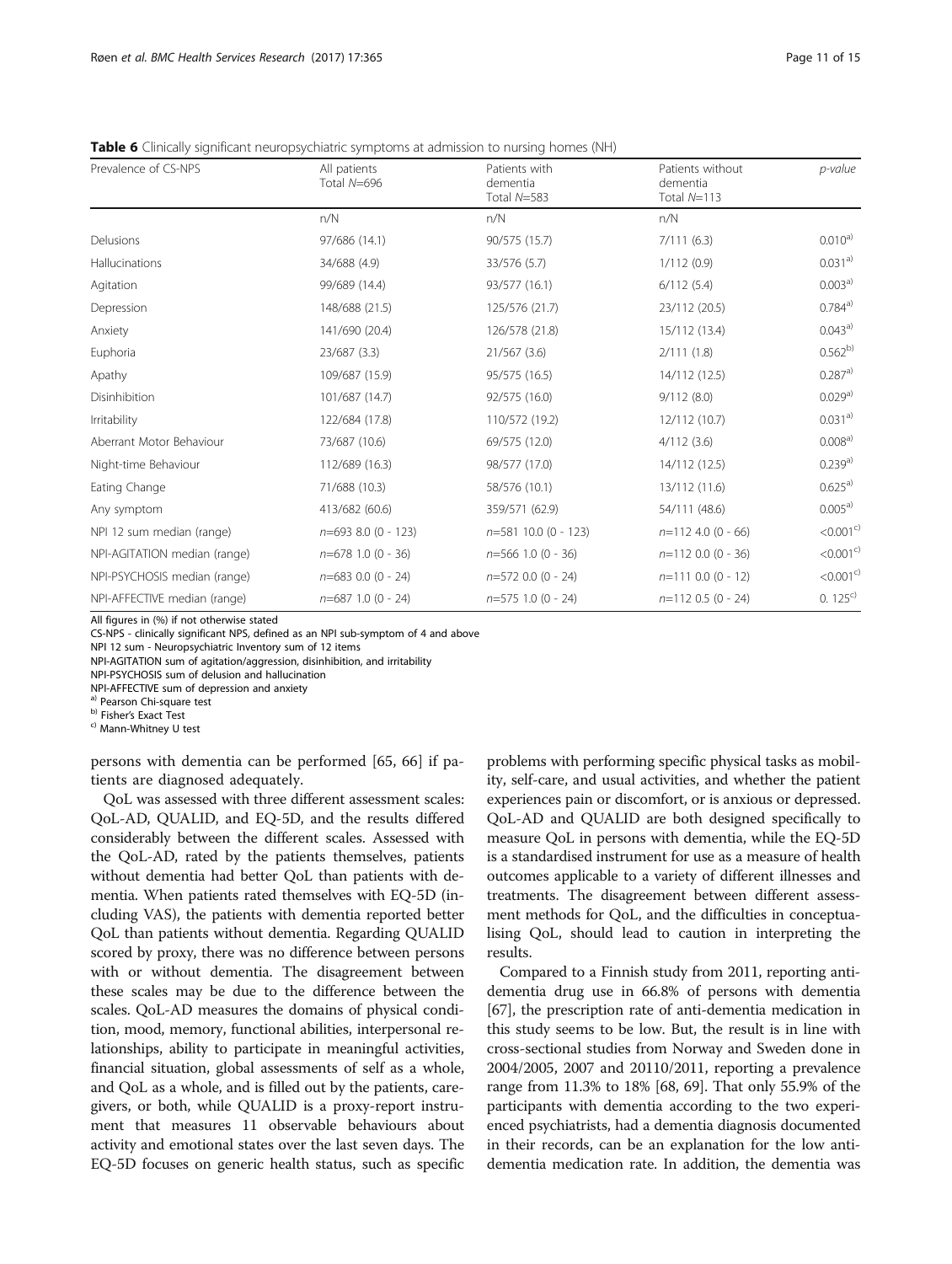<span id="page-11-0"></span>

|  |  |  | Table 7 Prevalence of diseases according to Charlson Comorbidity Index at admission to nursing homes (NH) |
|--|--|--|-----------------------------------------------------------------------------------------------------------|
|  |  |  |                                                                                                           |

|                             | All patients   | Patients with dementia | Patients without dementia | p-value                 |
|-----------------------------|----------------|------------------------|---------------------------|-------------------------|
| Coronary disease            | 167/664 (25.2) | 130/559 (23.3)         | 37/105 (35.2)             | $0.009a}$               |
| Acute myocardial infarction | 97/664 (14.6)  | 77/558 (13.8)          | 20/106 (18.9)             | 0.176a)                 |
| Congestive heart failure    | 137/654 (20.9) | 105/549 (19.1)         | 32/105 (30.5)             | 0.009a)                 |
| Peripheral vascular disease | 91/656 (13.9)  | 75/551 (13.6)          | 16/105 (15.2)             | $0.659a^{})$            |
| Cerebrovascular disease     | 161/664 (24.2) | 135/556 (24.3)         | 26/108 (24.1)             | 0.963a)                 |
| Dementia                    | 467/659 (70.9) | 445/552 (80.6)         | 22/107 (20.6)             | $<$ 0.001 <sup>a)</sup> |
| Pulmonary disease           | 82/666 (12.3)  | 61/556 (11.0)          | 21/110 (19.1)             | $0.018^{a}$             |
| Connective tissue disease   | 58/664 (8.7)   | 42/557 (7.5)           | 16/107 (15.0)             | 0.013a)                 |
| Peptic ulcer disease        | 58/667 (8.7)   | 44/558 (7.9)           | 14/109 (12.8)             | 0.093a)                 |
| Liver disease               | 3/673(0.4)     | 3/564(0.5)             | $\Omega$                  | $1.000^{b)}$            |
| <b>Diabetes</b>             | 101/676 (14.9) | 79/566 (14.0)          | 22/110 (20.0)             | 0.104a3)                |
| Diabetes with complications | 25/676 (3.7)   | 14/564(2.5)            | 11/110 (10.0)             | 0.001 <sup>b</sup>      |
| Hemiplegia or paraplegia    | 21/664 (3.2)   | 12/555 (2.2)           | 9/109(8.3)                | $0.003^{b)}$            |
| Renal disease               | 86/670 (12.8)  | 62/560 (11.1)          | 24/110 (21.8)             | 0.002a)                 |
| Cancer                      | 98/671 (14.6)  | 77/563 (13.7)          | 21/108 (19.4)             | $0.120^{a}$             |
| Metastatic cancer           | 17/667 (2.5)   | 12/559(2.1)            | 5/108(4.6)                | $0.172^{b)}$            |
| Severe liver disease        | 3/674(0.4)     | 3/565(0.5)             | $\mathbf{0}$              | $1.000^{b}$             |
| HIV disease                 | 1/668(0.1)     | 1/558(0.2)             | $\mathbf{0}$              | $1.000^{b}$             |

All figures in (%)

<sup>a)</sup> Pearson Chi-square test<br><sup>b)</sup> Fisher's Exact Test

severe at time for admission to the NH, and anti-dementia medication may have been discontinued due to lack of effect, side effects or polypharmacy.

#### Strengths and weaknesses

The longitudinal design with a broad assessment and inclusion of the patients at admission to the NH is a strength of the study. This will allow researchers to analyse and present associations between different patient characteristics and symptoms, and to analyse the stability of these variables over time. It will also be possible to analyse how different baseline characteristics are associated with the course of dementia, in addition to implementing analyses with time-dependent variables. The use of standardised assessment tools – widely used both clinically and in research – will make it possible to compare findings from studies based on this dataset with other studies, both in Norway and internationally.

Furthermore, the high number of participants recruited from different NHs in a large geographical area, covering both urban and rural areas, was a strength of the study. Data were registered using standard and validated assessment tools, covering a broad range of symptoms and topics. The broad data collection allowed researchers to diagnose dementia according to international criteria without a clinical examination of the patients. Even with broad data collection at regular intervals in 696 patients, this study had

relatively few missing data. The collection of DNA in a sub-sample of 611 patients is another strength of the study.

Furthermore, data collected in the study can be linked to the unique personal identification numbers of the participants, enabling linkage of data for each patient to five health registers: the Norwegian Prescription Database (NorPD), containing data about dispensed drugs in Norway; the Norwegian Patient Register (NPR), which contains information for all patients referred to or having received treatment in the specialist health services; the IPLOS-register, a Norwegian statutory health register for municipal health services; The Cancer Registry of Norway, containing information about all cancer cases in Norway; and the Cause of Death Registry.

One limitation to the study was that the participants might not have been representative of all patients at admission to NHs, because respite care patients were excluded. Another limitation was that only 38 of the 47 NHs collected data about the patients who were eligible for inclusion, but did not participate, and less than half of the residents eligible for inclusion in these 38 nursing homes were included in the study. There were also more women in the included sample compared to those who did not participate (64.4% vs. 56.6%, Chi-square test  $p = 0.004$ ). These factors may have influenced the representativeness of the sample. From baseline to 18 months, 324 (46.5%) of the participants dropped out of the study, 261 of them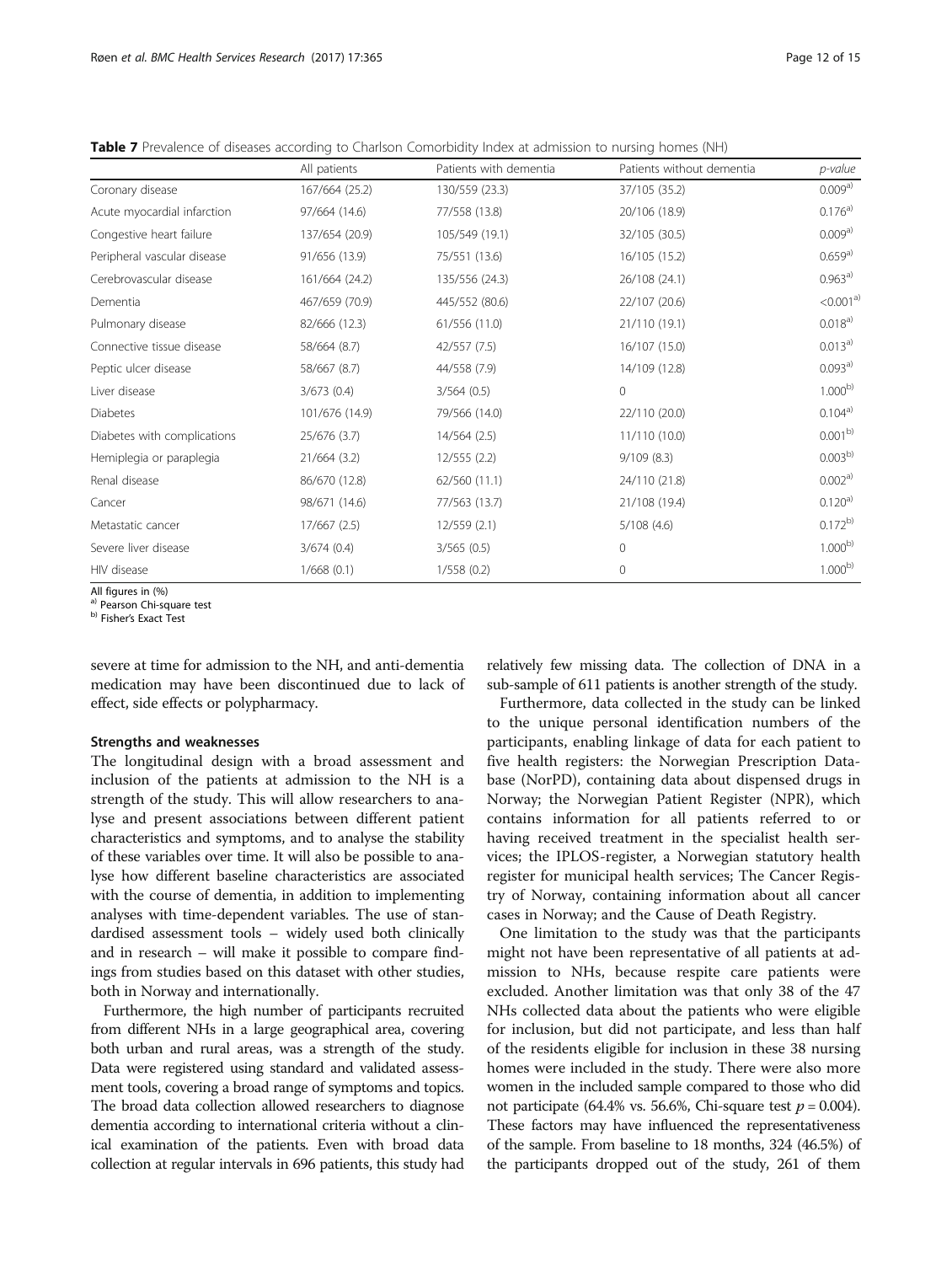<span id="page-12-0"></span>(80.5%) dropped out due to death. Only nine (2.7%) of the participants who dropped out before the 12-month assessment withdrew their consent, indicating that the high dropout rate probably did not bias the representativeness significantly. A high number of NH staff participated in the data collection. Even though they had participated in a training program, this could be a limitation to the study.

The statistical differences between persons with and without dementia in some variables were, in this paper, descriptively presented, and these results should be interpreted with caution.

# Conclusions

In this paper, we describe the methods of our study in detail and our cohort's baseline demographic characteristics. The prevalence rates of dementia and NPS reported in this study could contribute to a greater understanding of the needs of nursing home patients and, thus, increase the knowledge in order to improve the quality of care for nursing home residents. In addition, the findings could be valuable to stakeholders and organisations when planning nursing home care for these patients.

#### Acknowledgements

This project was developed collaboratively, including the following research partners:

Centre for Old Age Psychiatric Research, Innlandet Hospital Trust (leader of the project); Dept. of Health Management and Health Economics, University of Oslo; South-Eastern Norway Regional Health Authority's Health Services Research Centre, Akershus University Hospital; Centre for Elderly and Nursing Home Medicine (SEFAS); Department of Global Public Health and Primary Care; Faculty of Medicine and Dentistry, University of Bergen; and The Regional Centre for Elderly Medicine and Cooperation (SESAM), Stavanger University Hospital.

The REDIC-NH study was administrated by the Centre for Old Age Psychiatric Research, Innlandet Hospital Trust, and was initiated by the Norwegian Health Directorate, which also provided funding for the data collection. The first author's Ph.D. study was funded by the Research Council of Norway. Nursing Homes in Hedmark, Oppland, Hordaland, and Nord-Trøndelag counties participated in the study.

We would thank the patients and their next of kin for participating in the study and giving us their information. We would also thank the nursing home managers for their cooperation, the staff members in the nursing home that filled out the questionnaires, and the research nurses that collected the data.

#### Funding

The REDIC-NH study was administrated by the Centre for Old Age Psychiatric Research, Innlandet Hospital Trust, and was initiated by the Norwegian Health Directorate, which also provided funding for the data collection. The Research Council of Norway funded the first author's Ph.D. study.

#### Availability of data and materials

The datasets generated and/or analysed during the current study are available for researchers in cooperation with the data owner, the research centre for old age psychiatry research – Innlandet Hospital Trust. Information is available on the following page link: [https://sykehuset-innlandet.no/](https://sykehuset-innlandet.no/avdelinger/alderspsykiatrisk-forskningssenter) [avdelinger/alderspsykiatrisk-forskningssenter](https://sykehuset-innlandet.no/avdelinger/alderspsykiatrisk-forskningssenter).

#### Authors' contributions

GS, SB, KE and IR were responsible for the study concept and design. SB and IR coordinated the data collection. ØK provided expert advice and assistance in the selection of statistical analyses. IR carried out the statistical analysis with assistance from ØK. IR, ØK, IT and SB analysed and interpreted the data

and prepared the manuscript. All authors critically revised the manuscript, and added their comments and approved the final version.

#### Competing interests

The authors declare that they have no competing interests.

#### Consent for publication

Not applicable.

#### Ethics approval and consent to participate

The patient's capacity to consent to participation in the study was considered by the NH staff, including the physician. Written consent for participation was obtained from all participants with the capacity to consent. For participants lacking the capacity to consent, their next of kin gave consent on behalf of the patients. The next of kin gave written consent for their own participation in the study, as they provided information about themselves. The Regional Ethics Committee for Medical Research in South-Eastern Norway approved the study (2011/1738a).

#### Publisher's Note

Springer Nature remains neutral with regard to jurisdictional claims in published maps and institutional affiliations.

#### Author details

<sup>1</sup> Centre for Old Age Psychiatric Research, Innlandet Hospital Trust, Ottestad, Norway. <sup>2</sup> Norwegian National Advisory Unit on Ageing and Health, Vestfold Hospital Trust, Tønsberg, Norway. <sup>3</sup> Faculty of Medicine, University of Oslo Oslo, Norway. <sup>4</sup>Norwegian University of Science and Technology (NTNU) Department of Health Science in Gjøvik, Gjøvik, Norway. <sup>5</sup>Centre for Age-Related Medicine, Stavanger University Hospital, Stavanger, Norway.

#### Received: 15 February 2017 Accepted: 3 May 2017 Published online: 22 May 2017

#### References

- 1. Prince M, Bryce R, Albanese E, Wimo A, Ribeiro W, Ferri CP. The global prevalence of dementia: a systematic review and metaanalysis. Alzheimer's Dement. 2013;9(1):63–75. e2.
- 2. Wang SY, Shamliyan TA, Talley KM, Ramakrishnan R, Kane RL. Not just specific diseases: systematic review of the association of geriatric syndromes with hospitalization or nursing home admission. Arch Gerontol Geriatr. 2013;57(1):16–26.
- 3. Selbaek G, Kirkevold O, Engedal K. The prevalence of psychiatric symptoms and behavioural disturbances and the use of psychotropic drugs in Norwegian nursing homes. International journal of geriatric psychiatry. 2007; 22(9):843–9.
- 4. Selbaek G, Engedal K, Bergh S. The prevalence and course of neuropsychiatric symptoms in nursing home patients with dementia: a systematic review. J Am Med Dir Assoc. 2013;14(3):161–9.
- 5. Bergh S, Engedal K, Roen I, Selbaek G. The course of neuropsychiatric symptoms in patients with dementia in Norwegian nursing homes. Int Psychoger. 2011;23(8):1231–9.
- 6. Iden KR, Engedal K, Hjorleifsson S, Ruths S. Prevalence of depression among recently admitted long-term care patients in Norwegian nursing homes: associations with diagnostic workup and use of antidepressants. Dement Geriatr Cogn Disord. 2014;37(3-4):154–62.
- 7. Van Rensbergen G, Nawrot T. Medical conditions of nursing home admissions. BMC geriatrics. 2010;10:46.
- 8. Sweet RA, Nimgaonkar VL, Devlin B, Lopez OL, DeKosky ST. Increased familial risk of the psychotic phenotype of Alzheimer disease. Neurology. 2002;58(6):907–11.
- 9. Dombrovski AY, Mulsant BH, Ferrell RE, Lotrich FE, Rosen JI, Wallace M, et al. Serotonin transporter triallelic genotype and response to citalopram and risperidone in dementia with behavioral symptoms. Int Clin Psychopharmacol. 2010;25(1):37–45.
- 10. Ballard C, Orrell M, YongZhong S, Moniz-Cook E, Stafford J, Whittaker R, Woods B, Corbett A, Garrod L, Khan Z, Woodward-Carlton B, Wenborn J, Fossey J. Impact of Antipsychotic Review and Nonpharmacological Intervention on Antipsychotic Use, Neuropsychiatric Symptoms, and Mortality in People With Dementia Living in Nursing Homes: A Factorial Cluster-Randomized Controlled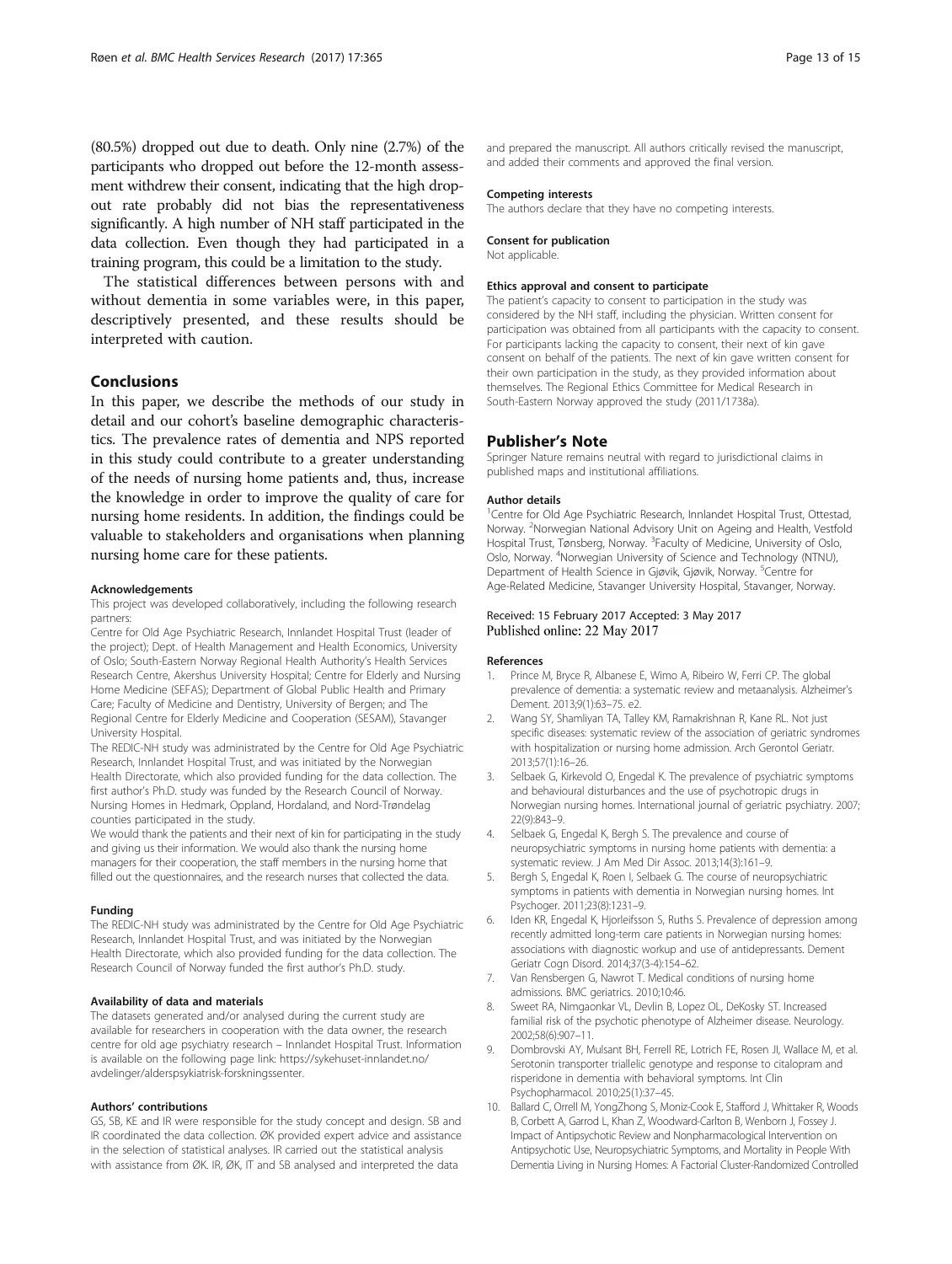<span id="page-13-0"></span>Trial by the Well-Being and Health for People With Dementia (WHELD) Program. Am J Psychiatry. 2016;173(3):252–62.

- 11. Ballard C, Creese B, Corbett A, Aarsland D. Atypical antipsychotics for the treatment of behavioral and psychological symptoms in dementia, with a particular focus on longer term outcomes and mortality. Expert Opin Drug Saf. 2011;10(1):35–43.
- 12. Selbaek G, Aarsland D, Ballard C, Engedal K, Langballe EM, Benth JS, et al. Antipsychotic drug use is not associated with long-term mortality risk in Norwegian nursing home patients. J Am Med Dir Assoc. 2016;17(5):464.
- 13. Almeida OP, Alfonso H, Hankey GJ, Flicker L. Depression, antidepressant use and mortality in later life: the health in men study. PloS One. 2010;5(6):e11266.
- 14. Bostrom G, Hornsten C, Brannstrom J, Conradsson M, Nordstrom P, Allard P, et al. Antidepressant use and mortality in very old people. Int Psychogeriatr. 2016;28(7):1201–10.
- 15. Ryan J, Carriere I, Ritchie K, Stewart R, Toulemonde G, Dartigues JF, et al. Late-life depression and mortality: influence of gender and antidepressant use. Br J Psychiatry J Ment Sci. 2008;192(1):12–8.
- 16. Jonsson L, Wimo A. The cost of dementia in Europe: a review of the evidence, and methodological considerations. Pharmacoeconomics. 2009; 27(5):391–403.
- 17. Vossius C, Selbaek G, Ydstebo AE, Benth JS, Godager G, Luraas H, et al. Ressursbruk og sykdomsforløp ved demens (REDIC). Sykehuset Innlandet, Report. 2015;1–155.
- 18. Bjork S, Juthberg C, Lindkvist M, Wimo A, Sandman PO, Winblad B, et al. Exploring the prevalence and variance of cognitive impairment, pain, neuropsychiatric symptoms and ADL dependency among persons living in nursing homes; a cross-sectional study. BMC Geriatr. 2016;16:154.
- 19. McKeith IG, Dickson DW, Lowe J, Emre M, O'Brien JT, Feldman H, et al. Diagnosis and management of dementia with Lewy bodies: third report of the DLB Consortium. Neurology. 2005;65(12):1863–72.
- 20. Neary D, Snowden JS, Gustafson L, Passant U, Stuss D, Black S, et al. Frontotemporal lobar degeneration: a consensus on clinical diagnostic criteria. Neurology. 1998;51(6):1546–54.
- 21. Winblad B, Palmer K, Kivipelto M, Jelic V, Fratiglioni L, Wahlund LO, et al. Mild cognitive impairment–beyond controversies, towards a consensus: report of the International Working Group on mild cognitive impairment. J Intern Med. 2004;256(3):240–6.
- 22. World Health Organization. The ICD-10 Classification of Mental and Behavioural Disorders - Diagnostic Criteria for Research. Geneva: World Health Organization; 1993.
- 23. Folstein MF, Folstein SE, McHugh PR. "Mini-mental state". A practical method for grading the cognitive state of patients for the clinician. J Psychiatr Res. 1975;12(3):189–98.
- 24. Schmitt FA, Saxton JA, Xu Y, McRae T, Sun Y, Richardson S, et al. A brief instrument to assess treatment response in the patient with advanced Alzheimer disease. Alzheimer Dis Assoc Disord. 2009;23(4):377–83.
- 25. Harrison JK, Fearon P, Noel-Storr AH, McShane R, Stott DJ, Quinn TJ. nformant Questionnaire on Cognitive Decline in the Elderly (IQCODE) for the diagnosis of dementia within a secondary care setting. The Cochrane database of systematic reviews. 2015;3:Cd010772.
- 26. Jorm AF, Jacomb PA. The Informant Questionnaire on Cognitive Decline in the Elderly (IQCODE): socio-demographic correlates, reliability, validity and some norms. Psychol Med. 1989;19(4):1015–22.
- 27. Jorm AF. The Informant Questionnaire on cognitive decline in the elderly (IQCODE): a review. Int Psychogeriatr. 2004;16(3):275–93.
- 28. Hughes CP, Berg L, Danziger WL, Coben LA, Martin RL. A new clinical scale for the staging of dementia. Br J Psychiatry J Ment Sci. 1982;140:566–72.
- 29. O'Bryant SE, Waring SC, Cullum CM, Hall J, Lacritz L, Massman PJ, et al. Staging dementia using clinical dementia rating scale sum of boxes scores: a Texas Alzheimer's research consortium study. Arch Neurol. 2008;65(8):1091–5.
- 30. Reisberg B. Functional assessment staging (FAST). Psychopharmacol Bull. 1988;24(4):653–9.
- 31. Lyketsos CG, Galik E, Steele C, Steinberg M, Rosenblatt A, Warren A, et al. The general medical health rating: a bedside global rating of medical comorbidity in patients with dementia. J Am Geriatr Soc. 1999;47(4):487–91.
- 32. Husebo BS, Strand LI, Moe-Nilssen R, Husebo SB, Snow AL, Ljunggren AE. Mobilization-Observation-Behavior-Intensity-Dementia Pain Scale (MOBID): development and validation of a nurse-administered pain assessment tool for use in dementia. J Pain Symptom Manage. 2007;34(1):67–80.
- 33. Ballard C, McKeith I, Burn D, Harrison R, O'Brien J, Lowery K, et al. The UPDRS scale as a means of identifying extrapyramidal signs in patients suffering from dementia with Lewy bodies. Acta Neurol Scand. 1997;96(6):366–71.
- 34. Bruera E, Kuehn N, Miller MJ, Selmser P, Macmillan K. The Edmonton Symptom Assessment System (ESAS): a simple method for the assessment of palliative care patients. J Palliat Care. 1991;7(2):6–9.
- 35. Crooks V, Waller S, Smith T, Hahn TJ. The use of the karnofsky performance scale in determining outcomes and risk in geriatric outpatients. J Gerontol. 1991;46(4):M139–44.
- 36. Morris JN, Hawes C, Fries BE, Phillips CD, Mor V, Katz S, et al. Designing the national resident assessment instrument for nursing homes. Gerontologist. 1990;30(3):293–307.
- 37. Charlson ME, Pompei P, Ales KL, MacKenzie CR. A new method of classifying prognostic comorbidity in longitudinal studies: development and validation. J Chronic Dis. 1987;40(5):373–83.
- 38. Cummings JL, Mega M, Gray K, Rosenberg-Thompson S, Carusi DA, Gornbein J. The Neuropsychiatric Inventory: comprehensive assessment of psychopathology in dementia. Neurology. 1994;44(12):2308–14.
- Selbaek G, Kirkevold O, Sommer OH, Engedal K. The reliability and validity of the Norwegian version of the Neuropsychiatric Inventory, nursing home version (NPI-NH). Int Psychogeriatr. 2008;20(2):375–82.
- 40. Steinberg M, Tschanz JT, Corcoran C, Steffens DC, Norton MC, Lyketsos CG, et al. The persistence of neuropsychiatric symptoms in dementia: the cache county study. Int J Geriatr Psychiatry. 2004;19(1):19–26.
- 41. Selbaek G, Engedal K. Stability of the factor structure of the Neuropsychiatric Inventory in a 31-month follow-up study of a large sample of nursing-home patients with dementia. Int Psychogeriatr. 2012;24(1):62–73.
- 42. Selbaek G, Engedal K, Benth JS, Bergh S. The course of neuropsychiatric symptoms in nursing-home patients with dementia over a 53-month follow-up period. Int Psychogeriatr. 2014;26(1):81–91.
- 43. Kaufer DI, Cummings JL, Ketchel P, Smith V, MacMillan A, Shelley T, et al. Validation of the NPI-Q, a brief clinical form of the neuropsychiatric inventory. J Neuropsychiatry Clin Neurosci. 2000;12(2):233–9.
- 44. Alexopoulos GS, Abrams RC, Young RC, Shamoian CA. Cornell scale for depression in dementia. Biol Psychiatry. 1988;23(3):271–84.
- 45. Inouye SK, van Dyck CH, Alessi CA, Balkin S, Siegal AP, Horwitz RI. Clarifying confusion: the confusion assessment method. A new method for detection of delirium. Ann Intern Med. 1990;113(12):941–8.
- 46. Lawton MP, Brody EM. Assessment of older people: self-maintaining and instrumental activities of daily living. Gerontologist. 1969;9(3):179–86.
- 47. Baker PS, Bodner EV, Allman RM. Measuring life-space mobility in community-dwelling older adults. J Am Geriatr Soc. 2003;51(11):1610–4.
- 48. Guralnik JM, Simonsick EM, Ferrucci L, Glynn RJ, Berkman LF, Blazer DG, et al. A short physical performance battery assessing lower extremity function: association with self-reported disability and prediction of mortality and nursing home admission. J Gerontol. 1994;49(2):M85–94.
- 49. Logsdon RG, Gibbons LE, McCurry SM, Teri L. Assessing quality of life in older adults with cognitive impairment. Psychosom Med. 2002;64(3):510–9.
- 50. Roen I, Selbaek G, Kirkevold O, Engedal K, Lerdal A, Bergh S. The reliability and validity of the Norwegian version of the quality of life in late-stage dementia scale. Dement Geriatr Cogn Disord. 2015;40(3-4):233–42.
- 51. Weiner M, Martin-Cook K, Svetlik D, Saine K, Foster B, Fontaine C. The quality of life in late-stage dementia (QUALID) scale 2000 [cited 1 3]. 114-6].
- 52. Euro Q. Group Euro QOL: A new facility for the measurement of health related QOL. Health Policy. 1990;161:99–208.
- 53. Organization WH. WHO Collaborating Centre for Drug Statistics Methodology. ATC/DDD index 2011. Available at [https://www.whocc.no/atc\\_ddd\\_index/](https://www.whocc.no/atc_ddd_index/). 2013. Accessed 7 May 2017.
- 54. Wimo A, Jonsson L, Zbrozek A. The Resource Utilization in Dementia (RUD) instrument is valid for assessing informal care time in community-living patients with dementia. J Nutr Health Aging. 2010;14(8):685–90.
- 55. Luttenberger K, Graessel E. Recording care time in nursing homes: development and validation of the "RUD-FOCA" (Resource Utilization in Dementia-Formal Care). Int Psychogeriatr. 2010;22(8):1291–300.
- 56. Greene JG, Smith R, Gardiner M, Timbury GC. Measuring behavioural disturbance of elderly demented patients in the community and its effects on relatives: a factor analytic study. Age Ageing. 1982;11(2):121–6.
- 57. Ulstein I, Bruun Wyller T, Engedal K. The relative stress scale, a useful instrument to identify various aspects of carer burden in dementia? Int J Geriatr Psychiatry. 2007;22(1):61–7.
- 58. Aalten P, de Vugt ME, Jaspers N, Jolles J, Verhey FR. The course of neuropsychiatric symptoms in dementia. Part I: findings from the two-year longitudinal Maasbed study. Int J Geriatr Psychiatry. 2005; 20(6):523–30.